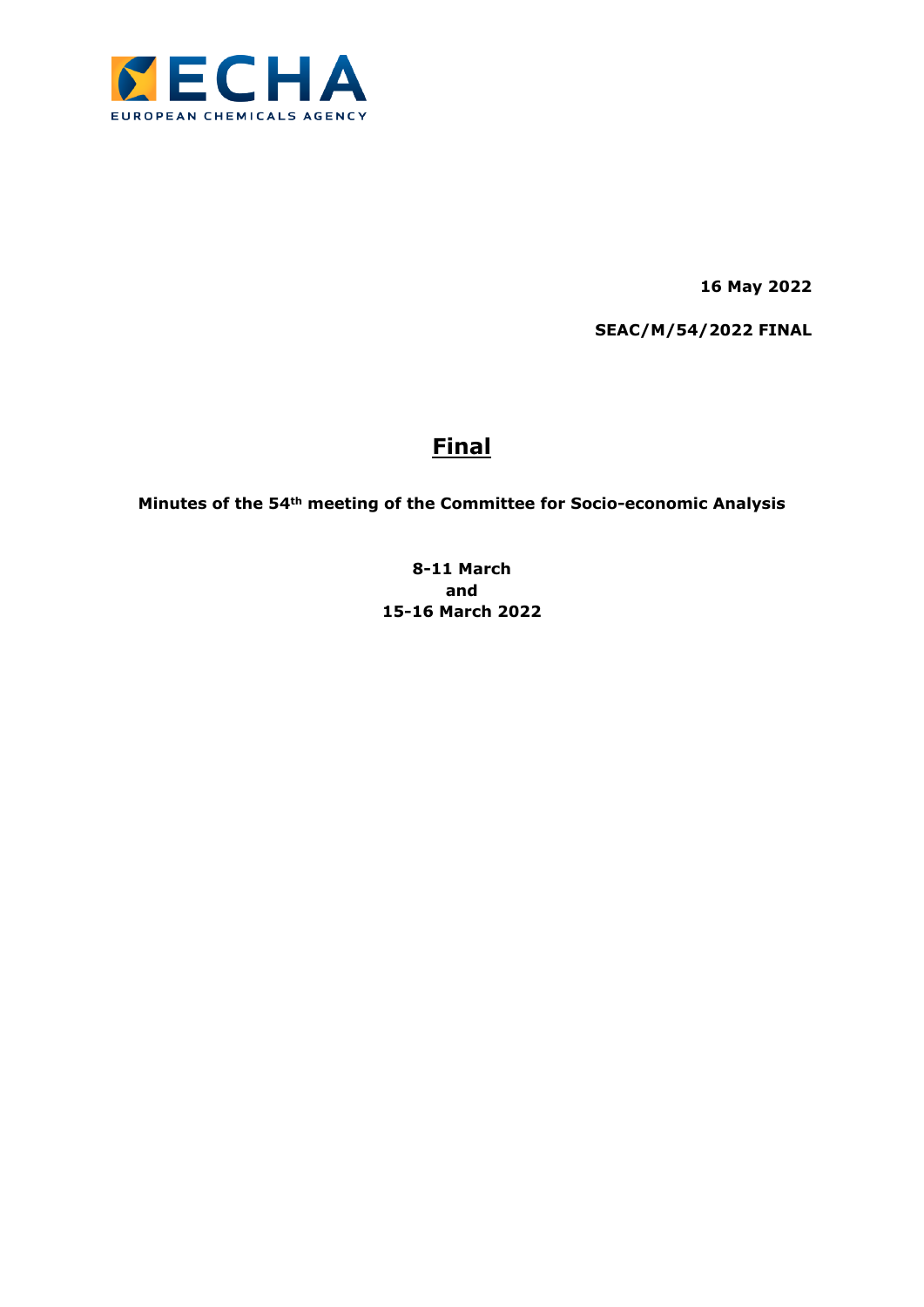# **I. Summary Record of the Proceeding 1) Welcome**

María Ottati, Chair of the Committee for Socio-economic Analysis (SEAC), ECHA, welcomed the participants to the 54th meeting of SEAC.

The Chair informed the participants that the meeting would not be recorded. The list of attendees is given in Part III of the minutes.

# **2) Adoption of the Agenda**

The Chair introduced the final draft agenda of SEAC-54. The agenda was adopted without modifications (in line with SEAC/A/54/2022). The Chair mentioned that the meeting would be partly chaired by the Deputy Chair Kalle Kivelä.

The final agenda is attached to these minutes as Annex III. The list of all meeting documents is attached to these minutes as Annex I.

# **3) Declarations of conflicts of interest to the Agenda**

The Chair requested members and their advisors participating in the meeting to declare any conflicts of interest to any of the specific agenda items. One member and one advisor declared potential conflicts of interest to the substance-related discussions under the Agenda Item 5.2b-4). These members did not participate in voting under those Agenda Items, as stated in Article 9(2) of the SEAC Rules of Procedure.

The Chair declared her absence of conflict of interest for all items of SEAC-54 plenary meeting. She noted that the Deputy Chair was involved in the preparation of the Annex XV dossier for the PFAs in Firefighting Foams restriction proposal, and would therefore not participate in discussions, but that he had no conflict of interest for the other items on the agenda.

The list with declared conflicts of interest is given in Annex II of these minutes.

# **4) General SEAC procedures**

### **a) Report on SEAC-53 action points and written procedures**

The Chair informed the participants that all action points of SEAC-53 had been completed or would be followed up during the on-going SEAC-54 meeting.

The Chair also informed the Committee that the final minutes of SEAC-53 had been adopted by written procedure and had been uploaded to S-CIRCABC as well as on the ECHA website. The Chair thanked members for providing comments on the draft SEAC-53 minutes.

Representatives of the Commission updated the Committee on SEAC-related developments in the REACH Committee and in CARACAL. The Commission also provided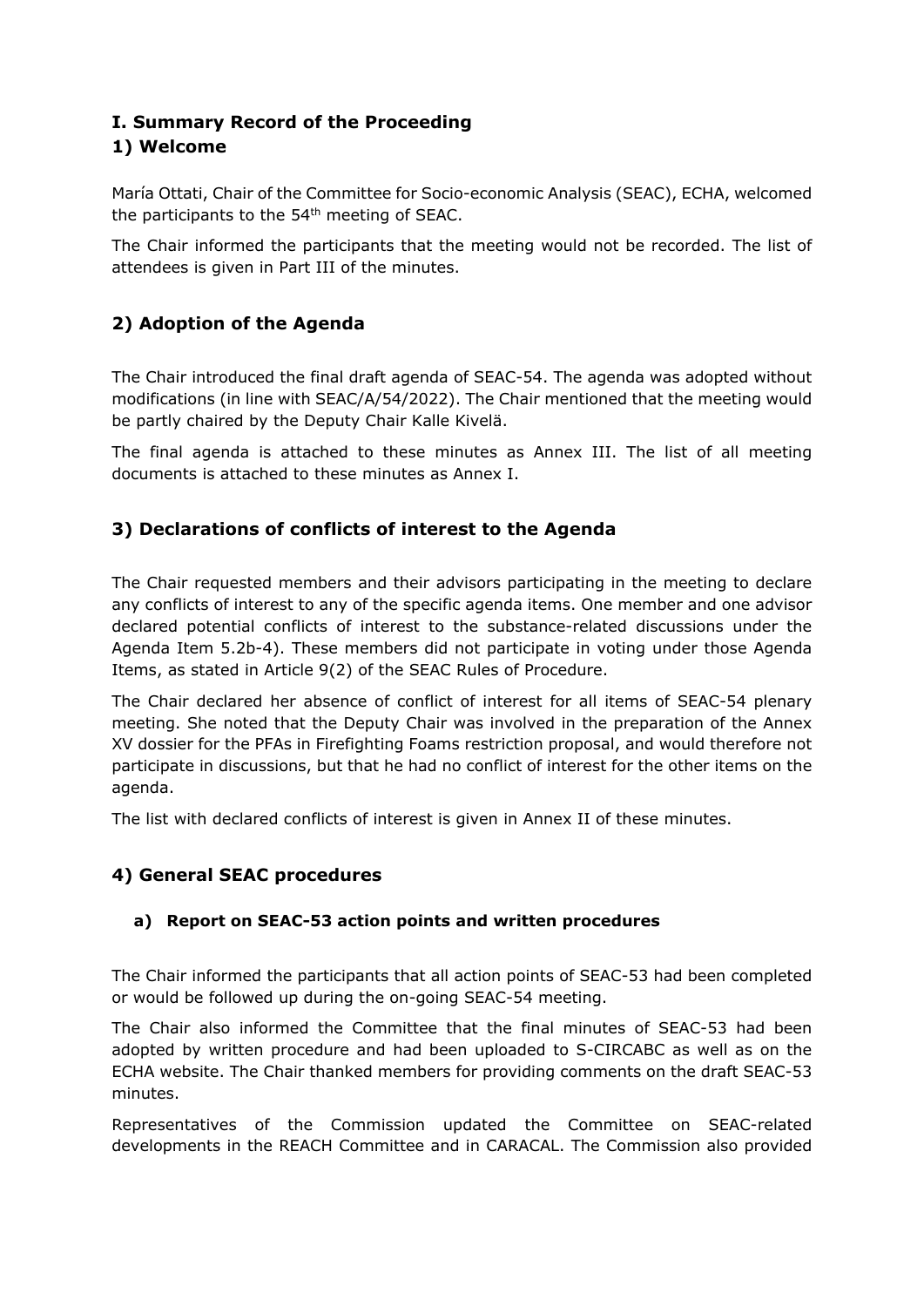an update from the workshops on the review of the REACH authorisation and restriction processes held in March.

## **5) Restrictions**

### **5.1 General restriction issues**

**a) Planned updates on the working procedure on the RAC and SEAC opinion development on restrictions**

The Secretariat presented and SEAC discussed the planned updates to the RAC and SEAC opinion development procedure on restrictions. The Chair encouraged members to provide further feedback on the new ways of working.

### **b) Setting up of a Working Group on qualitative assessments**

The Secretariat presented and SEAC discussed proposals to set up a Working Group on qualitative assessments. SEAC agreed on the Mandate for the Working Group (in line with the room document SEAC/54/2022/01). The members were invited to volunteer for the Working Group by 25 March 2022.

### **5.2 Restriction Annex XV dossiers**

#### **a) Conformity check and key issues discussion**

### **1) Per- and polyfluoroalkyl substances (PFASs) in firefighting foams**

The Chair welcomed the Dossier Submitter's representatives from ECHA and the RAC rapporteurs. She informed the participants that the restriction dossier had been submitted in January 2022 by ECHA.

The Dossier Submitter's representatives then provided an introductory presentation on the restriction proposal. Members and regular and occasional stakeholder observers and their accompanying expert asked clarifying questions on the Dossier Submitter presentation.

The Chair informed the participants that RAC will conclude on the conformity of the Annex XV dossier at RAC-60 the following week.

The SEAC rapporteurs then presented the outcome of the conformity check and the recommendations to the Dossier Submitter.

The Committee agreed that the dossier conforms to the Annex XV requirements. In addition, the rapporteurs presented the key issues that they have identified for the evaluation of the restriction proposal. Members and regular and occasional stakeholder observers and their accompanying expert commented on the proposal. The Chair informed the Committee that the six-month consultation of interested parties on the restriction proposal will be launched on 23 March 2022.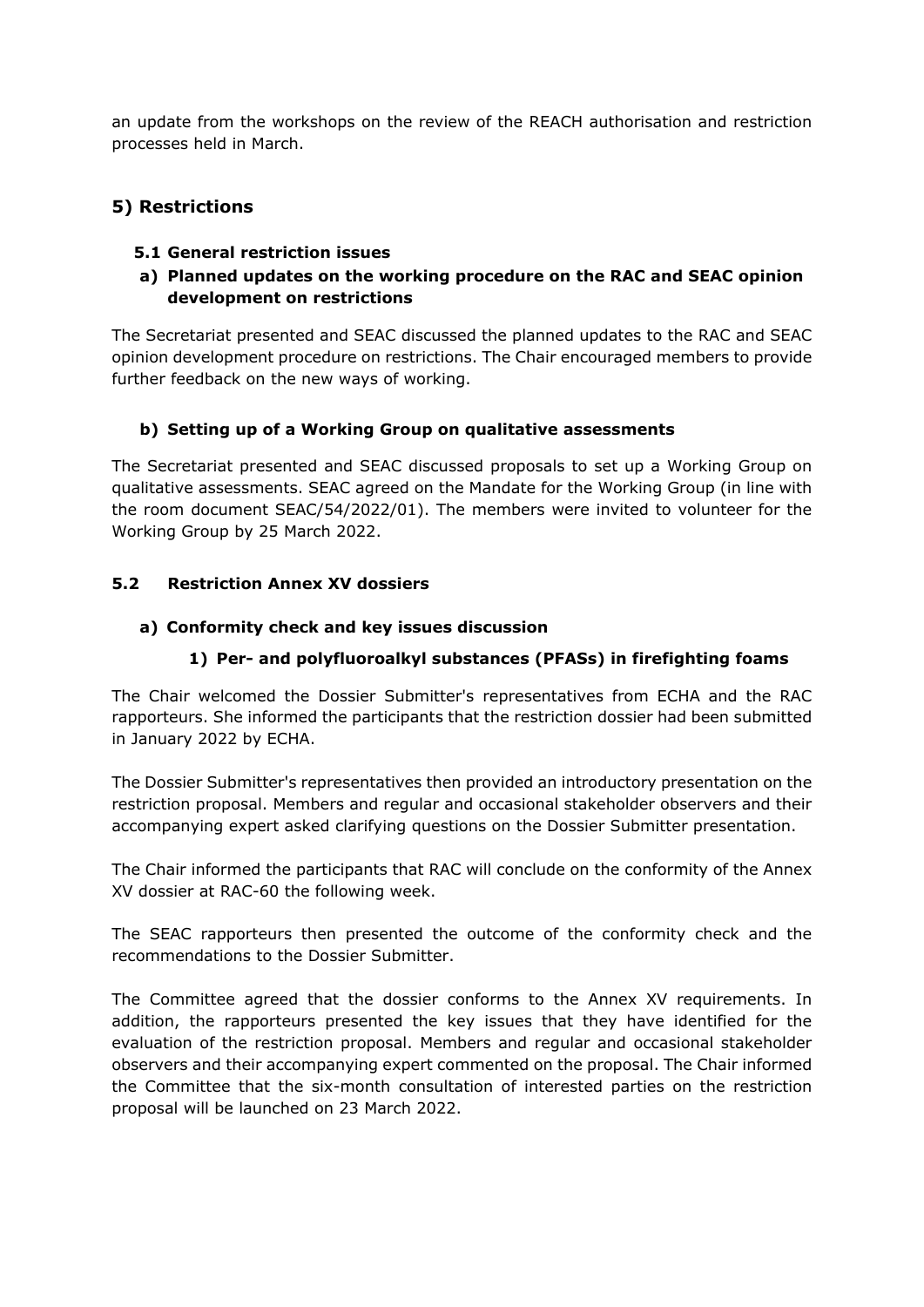### **b) Opinion development**

#### **1) Substances containing polycyclic aromatic hydrocarbons (PAHs) in clay targets for shooting – First draft opinion**

The Chair welcomed the Dossier Submitter's representatives from ECHA and the RAC rapporteurs. She informed the participants that the restriction dossier had been submitted in October 2021.

The RAC rapporteurs informed the Committee that RAC had discussed its first draft opinion at the RAC working group on restrictions, as well as at RAC-60, and summarised the conclusions made.

The SEAC rapporteurs then presented the first draft opinion. Members commented on the scope (indicators, addition of 'use of'), alternatives and costs of the restriction. SEAC also discussed the benefits of the proposal.

The Chair concluded that there was general support by SEAC on the justification for the proposed scope. Regarding the costs assessment, SEAC supported the Dossier Submitter's approach noting the type of costs included in the analysis. For the benefits assessment, SEAC discussed the discount rate used and the Secretariat was requested to distribute a note to SEAC on "Flows, stocks and damages of persistent chemicals" and to table it for discussion at SEAC-55.

The (co-)rapporteurs were requested to prepare the second draft opinion by end of April 2022, taking into account the SEAC-54 discussions, and the comments received from the SEAC written commenting round.

### **2) 2,4-dinitrotoluene – Second draft opinion**

This agenda item was chaired by the Deputy Chair. He welcomed the Dossier Submitter's representatives from ECHA and the RAC rapporteur. He informed the participants that the restriction dossier had been submitted in August 2021 under Art 69(2) of REACH and follows a simplified opinion development approach. This is the first discussion on the draft opinion at SEAC.

The RAC rapporteur informed the Committee about the open elements for the RAC opinion development. The dossier will skip the RAC discussions in March but will be tabled for discussion at the RAC restriction working group in May and adoption at the June plenary meeting, in line with the simplified opinion development approach.

The SEAC rapporteur then presented the second draft opinion. Members commented on the justification for the proposed scope and the justification for several potential derogations (2nd hand articles and uses), as well as on alternatives.

The Chair concluded that there was general support by SEAC on the rapporteur's evaluation, and any open issues will be finalised based on the third party consultation which will finish on 22 March 2022.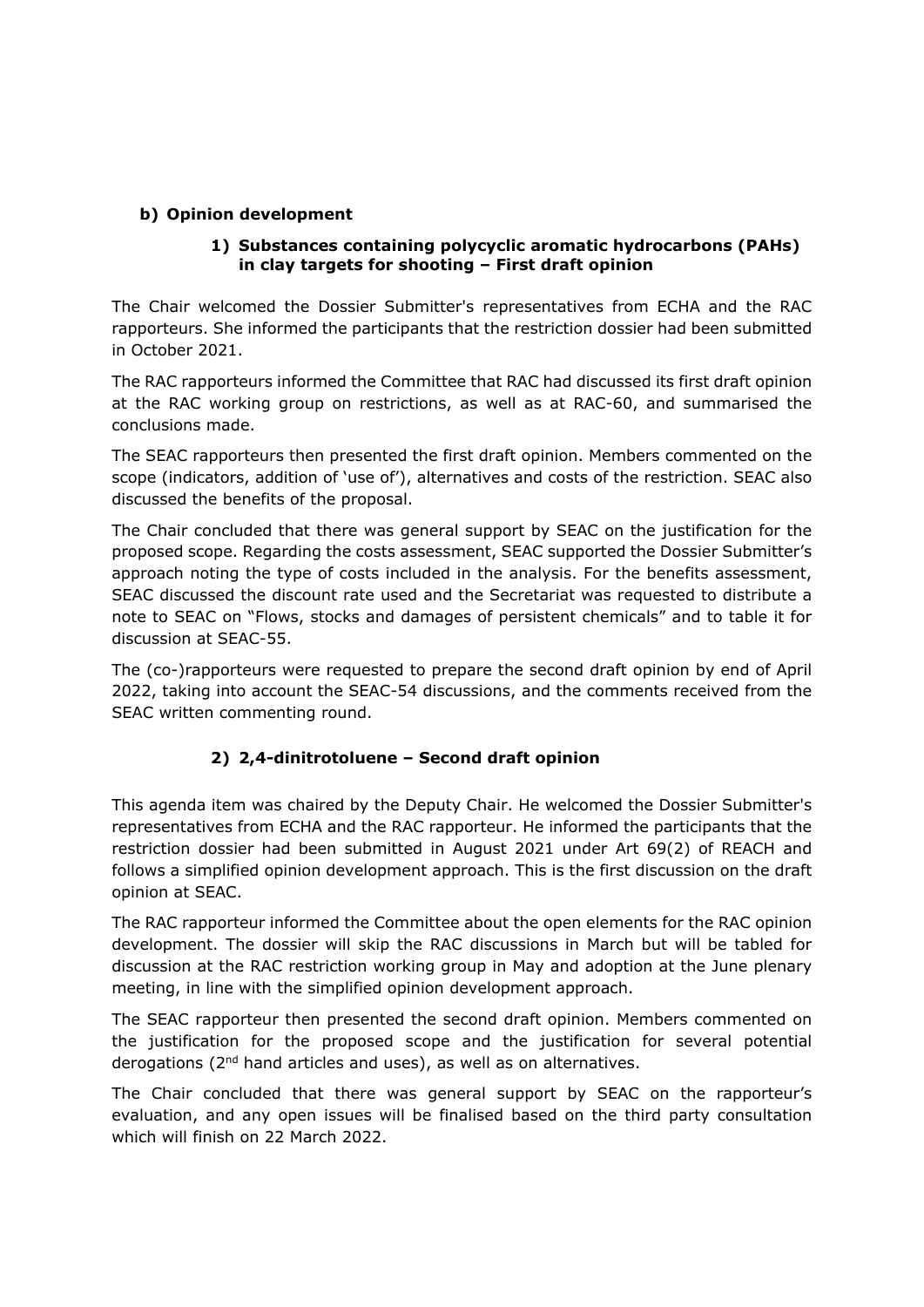The rapporteur was requested to prepare the third draft opinion by end of April 2022, taking into account the SEAC-54 discussions, and the comments received during the consultation.

#### **3) Lead and its compounds in outdoor shooting and fishing– Assessment of the comments from the third-party consultation & SEAC draft opinion for the fishing sector**

The Chair welcomed the Dossier Submitter's representative from ECHA, the regular and occasional stakeholders and their accompanying experts, invited experts, as well as the members of the SEAC support group which was established to support the rapporteurs in the development of the opinion. She summarised the state of play of the opinion-making process.

The Secretariat informed the Committee that RAC had discussed its fourth draft opinion (focussed on uses in fishing) at the RAC working group on restrictions, as well as at RAC-60, and summarised the conclusions made. The SEAC rapporteurs then presented their fourth draft opinion (focussed on uses in fishing) to the Committee. Furthermore, SEAC took note of the presentation on the comments received in the third-party consultation.

Members commented on the scope, justifications for derogation requests, and the assessment of the costs of the proposed restriction for uses for sports shooting, hunting and fishing. SEAC also had discussions on the benefits, practicality and proportionality of the proposed restriction.

The regular stakeholder observers, together with their experts, commented on sport shooting (RMMs at shooting ranges), and the impacts of the proposed restriction on hunting and fishing. The occasional stakeholder observers commented on the scope for fishing and for hunting and sport shooting. The invited expert commented on the justification for a derogation for 'split shot' fishing weights.

The Chair concluded that there was full support and agreement by SEAC on the Rapporteurs' evaluation of the proposed restriction with respect to uses in fishing, and that this section of the draft opinion would not be discussed again in the next plenary. With regards to uses for sport shooting and hunting, the conclusions will be finalised by the rapporteurs in a systematic way in the next version of the opinion. The Chair reminded the stakeholder observers that any new studies or data should be submitted via the consultation on the SEAC draft opinion.

The (co-)rapporteurs were requested to prepare the fifth draft opinion by the end of April 2022, taking into account the SEAC-54 discussions, and the comments received during the consultation on the Annex XV report. The Chair reminded all participants that the SEAC opinion development would be extended until December 2022.

#### **4) 1,6,7,8,9,14,15,16,17,17,18,18-dodecachloropentacyclo- [12.2.1.16,9.02,13.05,10]octadeca-7,15-diene (Dechlorane Plus) – Third draft opinion**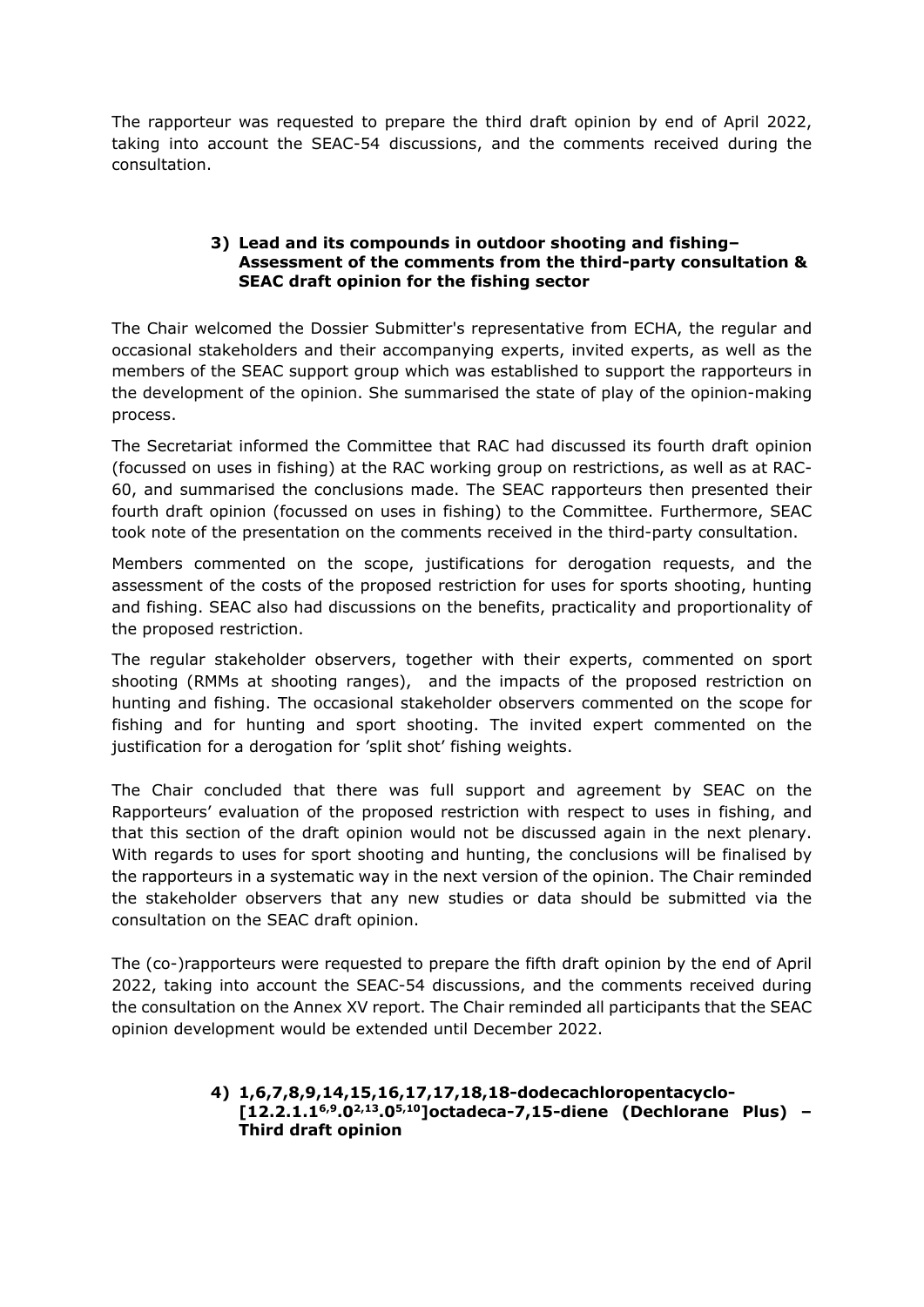The Chair welcomed the Dossier Submitter's representatives from Norway, the RAC (co)rapporteurs and the occasional stakeholders. She summarised the state of play of the opinion-making process.

The Secretariat informed the Committee that RAC had discussed their opinion at the RAC-60 Restriction Working Group and was scheduled to adopt the final RAC opinion at RAC-60 in March 2022. The RAC rapporteur reported from the RAC discussions at the RAC-60 Restriction Working Group. The SEAC rapporteurs then presented the fourth draft opinion to the Committee.

The members discussed the evaluation of proportionality and agreed on changes to the draft opinion proposed by the Rapporteurs at the meeting. The Commission representative also commented on the proportionality assessment.

No interventions were made by regular or occasional stakeholders.

The Committee agreed on its draft opinion by consensus (with editorials as agreed at SEAC-54). The rapporteurs were requested, together with the Secretariat, to do the final editing of the SEAC draft opinion and to ensure that the supporting documentation (BD and RCOM) is in line with the agreed SEAC draft opinion in order to launch the 60-day consultation on the SEAC draft opinion on 16 March 2022.

### **5.3 Appointment of (co-)rapporteurs for restriction dossiers (closed session)**

SEAC agreed on the pools of (co-) rapporteurs for the upcoming restriction proposals (considered as agreement on appointment in line with the restricted room document SEAC/54/2022/02rev1). The members were invited to volunteer for the pools of (co-)rapporteurs, as more volunteers would be needed (especially for AoA expertise).

# **6) Authorisation**

### **6.1 General authorisation issues**

### **a) Update on incoming/future applications**

The Secretariat presented information on incoming/future applications for authorisation and review reports, expected workload in 2022, and timelines.

SEAC took note of the update on the new applications for authorisation received during the February 2022 submission window and other AfA-related updates.

### **b) Update of technical guidance for rapporteurs**

The Secretariat presented and SEAC discussed the updated version of the technical guidance for rapporteurs.

The Secretariat will consider the discussion and update the document and will publish it on S-CIRCABC.

### **c) AfA Overview table**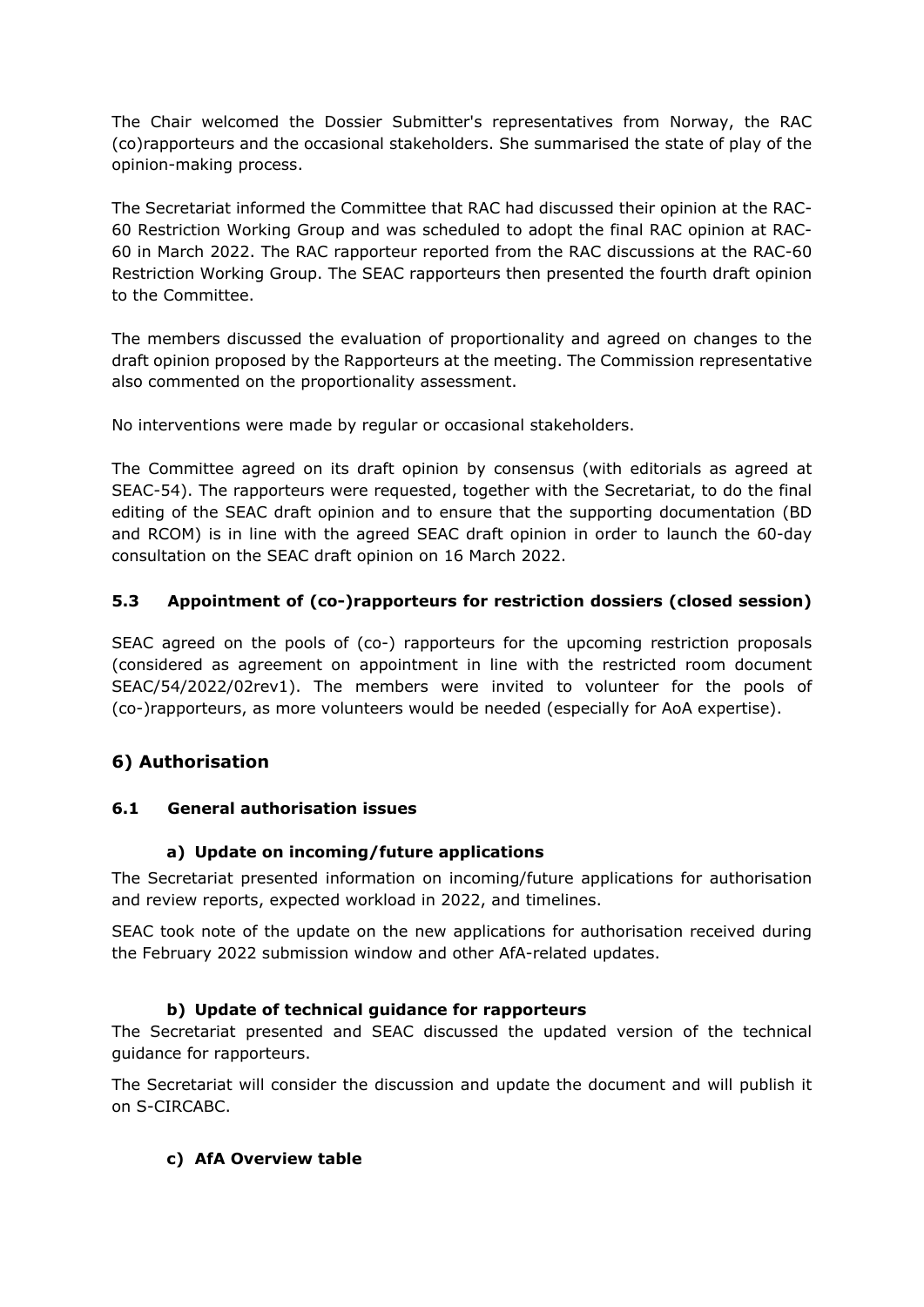The Secretariat presented an overview table containing summarised data from most recent applications for authorisation. The Committee took note of the presentation on the AfA Overview table.

# **6.2 Authorisation applications**

## **a) Discussion on key issues**

1) 13 applications for authorisation (chromium trioxide, 4-tert-OPnEO, 4-NPnEO) from November 2021 submission window

The Secretariat, in cooperation with the SEAC rapporteurs, provided general information regarding the new applications for authorisation, and specified the identified key issues in the applications listed below:

- 247\_OPE\_Boehringer\_2 (single use),
- 248 NPE OCV (single use),
- 249\_CT\_Tenneco\_CZ (single use),
- 250 CT Tenneco ES (single use),
- 251 CT Tenneco BE (single use),
- 252\_CT\_Tenneco\_PL (single use),
- 253\_CT\_GEA-Westfalia (single use),
- 254\_CT\_Ratier-Figeac (two uses),
- 255 CT Chrom-Mueller (three uses),
- 256 CT KaVo-Dental (single use),
- 257\_CT\_Qualipac (single use),
- 258\_CT\_Schulte (two uses),
- 259 CT ST-SRL (single use).

### **b) Agreement on draft opinion**

1. 231 CT Kesseboehmer (1 use)

This is an application for authorisation on a single use of chromium trioxide:

Use 1: Use of chromium trioxide for decorative/functional application in the furniture, sanitary and automotive sector.

SEAC members discussed substitution activities by the applicant, suitability criteria by the applicant towards the alternative substance and process, and the length of the review period.

The Committee agreed on the draft opinion with the amendments agreed during SEAC-54 by consensus. The rapporteurs, together with the Secretariat, will do the final editing of the SEAC draft opinion. The Secretariat will send the draft opinion to the applicant for commenting.

### 2. 236\_SD\_Robur (1 use)

This is an application for authorisation on a single use of sodium dichromate:

Use 1: Use of sodium dichromate as an anticorrosion agent of the carbon steel in sealed circuit of gas absorption appliances up to 1.05 % w/w (corresponding to 0.42 % w/w as Cr(VI)) in the refrigerant solution.

SEAC members discussed substitution activities by the applicant.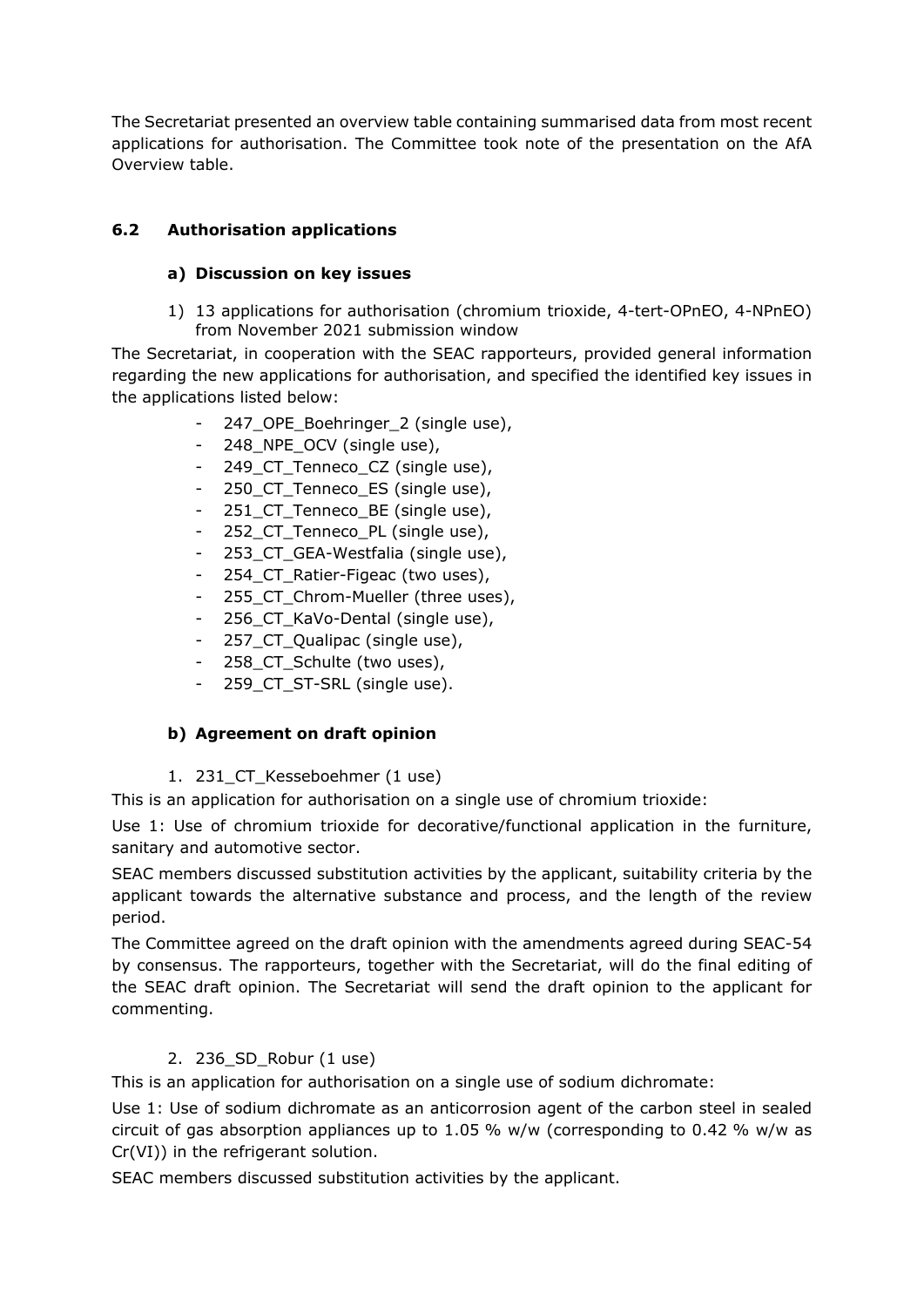The Committee agreed on the draft opinion by consensus. The rapporteurs, together with the Secretariat, will do the final editing of the SEAC draft opinion. The Secretariat will send the draft opinion to the applicant for commenting.

# 3. 237\_CT\_Nobili (1 use)

This is an application for authorisation on a single use of chromium trioxide:

Use 1: Use at industrial site electroplating of different types of substrates to achieve functional surfaces with high durability and a bright or matt silvery appearance for sanitary applications.

SEAC members discussed benefits and risks of continued use.

The Committee agreed on the draft opinion by consensus. The rapporteurs, together with the Secretariat, will do the final editing of the SEAC draft opinion. The Secretariat will send the draft opinion to the applicant for commenting.

## 4. 238\_CT\_Hueck (1 use)

This is an application for authorisation on a single use of chromium trioxide:

Use 1: Functional chrome plating of high-quality stainless-steel press plates for the premium wood-based materials industry.

SEAC members discussed a length of the review period requested by the applicant, benefits and risks of continued use, non-use scenarios by the applicant, as well as availability of alternative substances and technologies.

The Committee agreed on the draft opinion by consensus. The rapporteurs, together with the Secretariat, will do the final editing of the SEAC draft opinion. The Secretariat will send the draft opinion to the applicant for commenting.

# 5. 239\_OPE\_NPE\_Prionics (1 use)

This is an application for authorisation on a single use of  $4-(1,1,3,3-1)$ tetramethylbutyl)phenol, ethoxylated and 4-nonylphenol, branched and linear, ethoxylated:

Use 1: Use as component of buffer solutions to produce antigens (Cell extraction, cell lysis, coating of biological antigens onto articles, inactivation of microorganisms that produce targeted antigen and solvent exchange) and in-process and final Quality Control of antigens intended for use as veterinary and human health laboratory reagents in Scientific Research and Development and In Vitro Diagnostic applications.

SEAC members had a general discussion on this application for authorisation.

The Committee agreed on the draft opinion by consensus. The rapporteurs, together with the Secretariat, will do the final editing of the SEAC draft opinion. The Secretariat will send the draft opinion to the applicant for commenting.

# 6. 240\_OPE\_Alexion (1 use)

This is an application for authorisation on a single use of  $4-(1,1,3,3-1)$ tetramethylbutyl)phenol, ethoxylated:

Use 1: Industrial use of 4-(1,1,3,3-tetramethylbutyl)phenol, ethoxylated for virus inactivation in the manufacture Andexanet alfa for treatment of adult patients treated with a direct factor Xa (FXa) inhibitor when reversal of anticoagulation is needed due to lifethreatening or uncontrolled bleeding.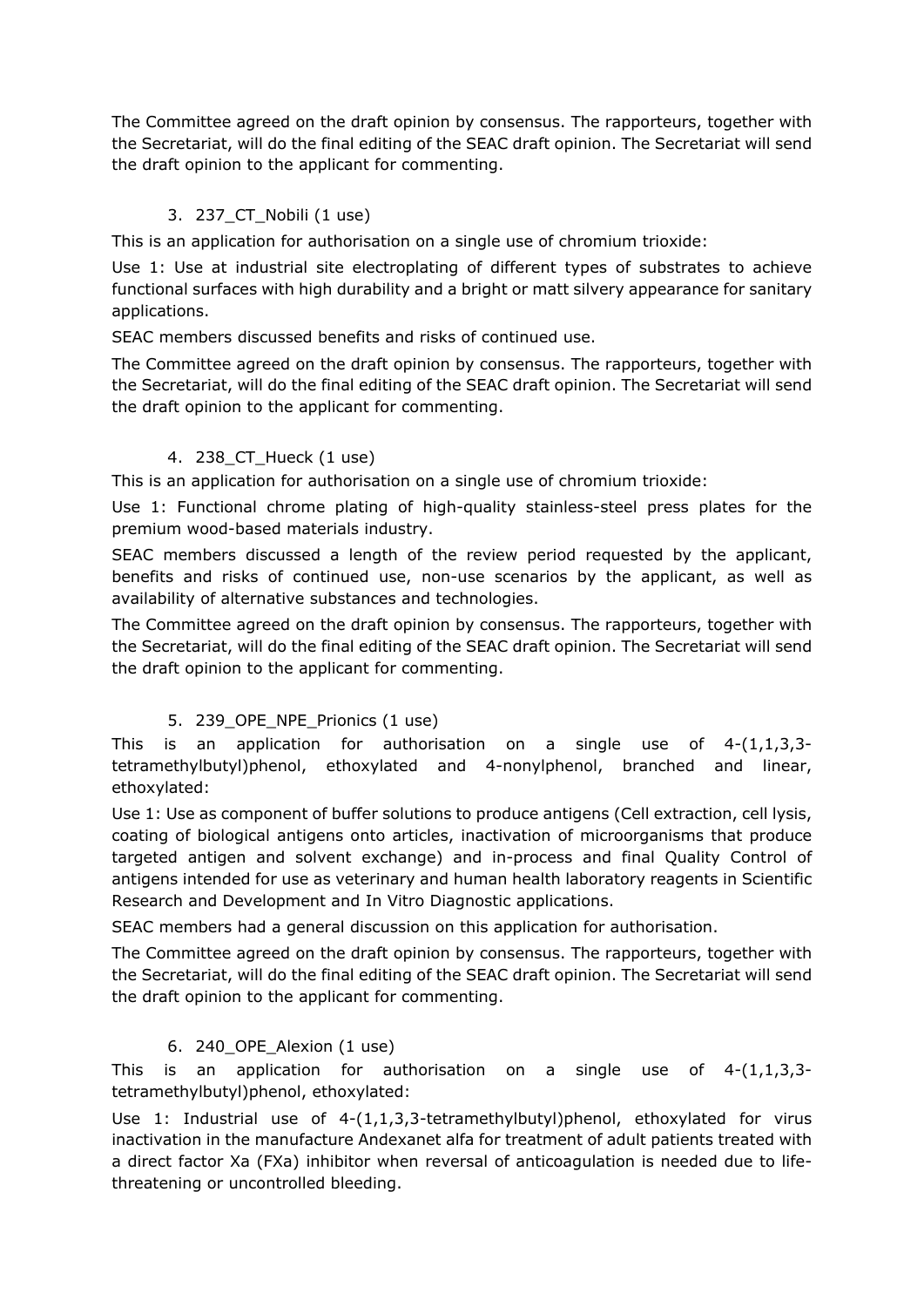SEAC members discussed the length of the review period requested by the applicant, availability of alternative substances and the model used by the applicant for calculating changes in consumer surplus.

The Committee agreed on the draft opinion by consensus. The rapporteurs, together with the Secretariat, will do the final editing of the SEAC draft opinion. The Secretariat will send the draft opinion to the applicant for commenting.

### 7. 241\_CT\_Gessi (1 use)

This is an application for authorisation on a single use of chromium trioxide:

Use 1: Use of chromium trioxide for electroplating of metal substrates with the purpose of creating a long-lasting high durability surface with bright look for kitchen and bathroom sanitaryware (functional plating with decorative character).

SEAC members discussed the substitution plan, substitution activities by the applicant, the length of the review period, as well as conditions for authorisation in the draft opinion.

The Committee agreed on the draft opinion by consensus. The rapporteurs, together with the Secretariat, will do the final editing of the SEAC draft opinion. The Secretariat will send the draft opinion to the applicants for commenting.

## **c) Adoption of opinion**

1. 224 RR1 EDC Eurenco (1 use)

This is a review report on a single use of 1,2-dichloroethane (EDC):

Use 1: Industrial use of 1,2-Dichloroethane as a solvent for the synthesis of Polyepichlorohydrin used as a precursor in the production of Glycidyl Azide Polymer, an oligomer with hydroxyl terminations used to increase the energetic performance of propellants and explosives.

It was received by the Committee in November 2020. SEAC agreed on the draft opinion during SEAC-52 plenary meeting. On 14 January 2022 the authorisation holder submitted comments on the draft opinion.

The Committee adopted the opinion by consensus. The rapporteurs, together with the Secretariat will do the final editing of the SEAC opinion. The Secretariat will send the opinion to the Commission, the Member States and the authorisation holder, and publish it on the ECHA website.

### **6.3 Appointment of (co-)rapporteurs for authorisation applications (closed session)**

The pool of (co-)rapporteurs, as outlined in the restricted room document SEAC/54/2022/03 rev.1 was agreed by SEAC.

# **7) Requests under Article 77(3)(c)**

None.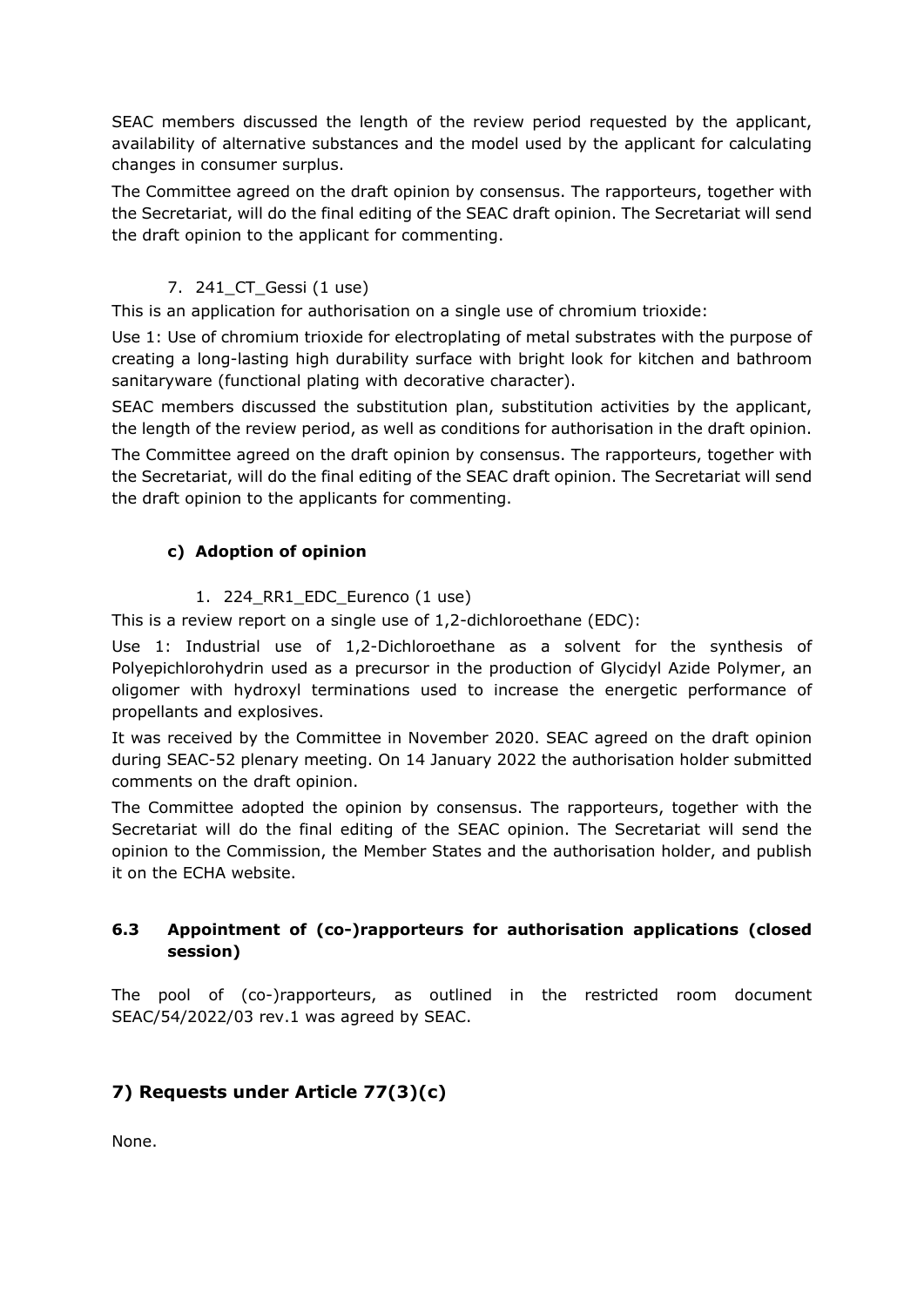# **8) AOB a) Update of the work plan**

The Secretariat provided an update of the work plan for the future months.

# **9) Action points and main conclusions of SEAC-54**

A table with the action points and main conclusions is given in Part II below.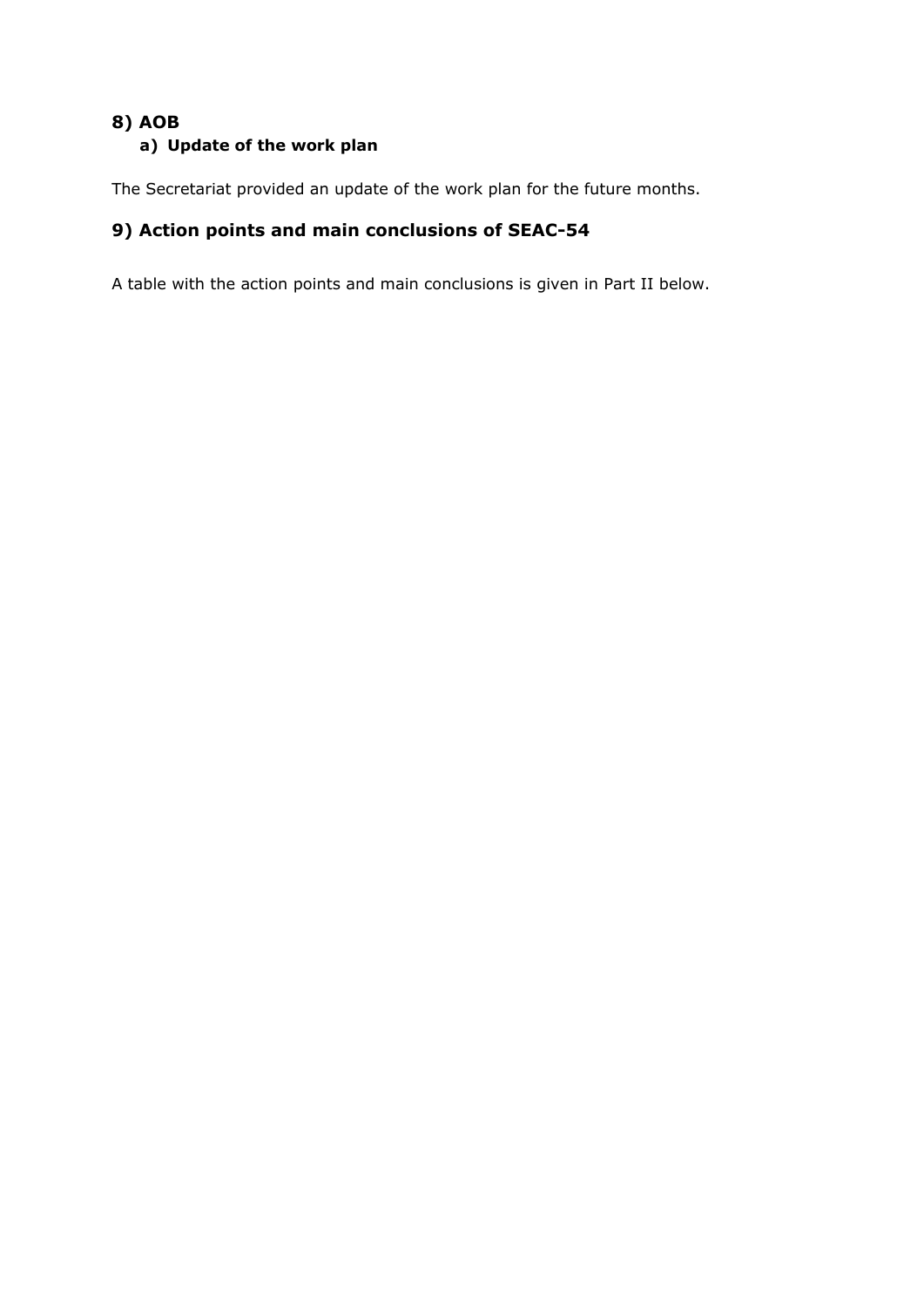# **Main conclusions and action points SEAC-54, 8-11 March and 15-16 March 2022**

(Adopted at SEAC-54 meeting)

| Agenda point                                                                                                                                                                                                                                                                                                                                        |                                                                                          |
|-----------------------------------------------------------------------------------------------------------------------------------------------------------------------------------------------------------------------------------------------------------------------------------------------------------------------------------------------------|------------------------------------------------------------------------------------------|
| Conclusions / decisions / minority opinions                                                                                                                                                                                                                                                                                                         | Action<br>requested after the meeting<br>(by<br>whom/by when)                            |
| 2. Adoption of the agenda                                                                                                                                                                                                                                                                                                                           |                                                                                          |
| The agenda was adopted without modifications<br>(SEAC/A/54/2022).                                                                                                                                                                                                                                                                                   |                                                                                          |
| 3. Declarations of conflicts of interest to the Agenda                                                                                                                                                                                                                                                                                              |                                                                                          |
| Conflicts of interest have been declared and will be<br>included in the minutes.                                                                                                                                                                                                                                                                    |                                                                                          |
| 4. General SEAC procedures                                                                                                                                                                                                                                                                                                                          |                                                                                          |
| a) Report on SEAC-53 action points and written procedures                                                                                                                                                                                                                                                                                           |                                                                                          |
| SEAC was informed of the status of the action<br>points of SEAC-53.                                                                                                                                                                                                                                                                                 |                                                                                          |
| Furthermore, SEAC took note of the oral report<br>from<br>the<br>Commission<br>SEAC-related<br>on<br>developments in the REACH Committee and the<br>CARACAL meeting. The Commission also gave an<br>update on the workshops on Essential uses held on<br>3 March, as well as on Generic approach to Risk<br>Management to be held on 21 March 2022. |                                                                                          |
| <b>5. Restrictions</b>                                                                                                                                                                                                                                                                                                                              |                                                                                          |
| <b>5.1 General restriction issues</b>                                                                                                                                                                                                                                                                                                               |                                                                                          |
| a) Planned updates on the working procedure for the RAC and SEAC opinion development on<br>restrictions                                                                                                                                                                                                                                             |                                                                                          |
| The Secretariat presented and SEAC discussed the<br>planned updates for the RAC and SEAC opinion<br>development procedure for restrictions.                                                                                                                                                                                                         | <b>Members</b> to provide feedback on the new ways of<br>working.                        |
|                                                                                                                                                                                                                                                                                                                                                     | <b>SECR</b> to table the revised working procedure for<br>SEAC agreement in autumn 2022. |
| b) Setting up of a Working Group on qualitative assessments                                                                                                                                                                                                                                                                                         |                                                                                          |
| The Secretariat presented and SEAC discussed<br>setting up of a Working Group on qualitative<br>assessments.                                                                                                                                                                                                                                        | <b>Members</b> to volunteer for the working group by<br>25 March 2022.                   |
| SEAC agreed on the Mandate for the Working<br>Group on qualitative assessment (in line with the<br>room document SEAC/54/2022/01).                                                                                                                                                                                                                  |                                                                                          |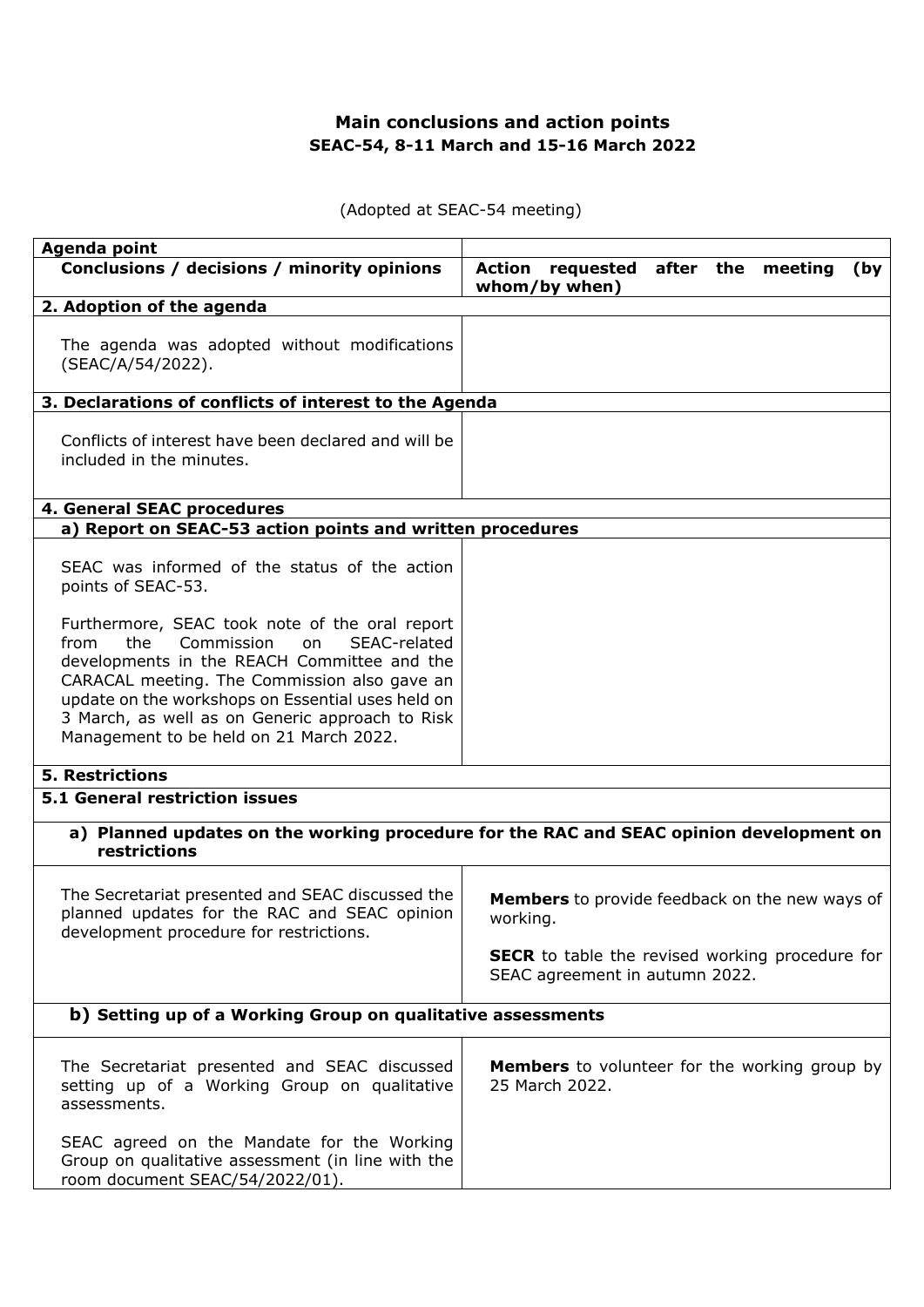| <b>5.2 Restriction Annex XV dossiers</b>                                                                                                              |                                                                                                                                                                                                                                    |
|-------------------------------------------------------------------------------------------------------------------------------------------------------|------------------------------------------------------------------------------------------------------------------------------------------------------------------------------------------------------------------------------------|
| a) Conformity check and key issues discussion                                                                                                         |                                                                                                                                                                                                                                    |
| 1. Per- and polyfluoroalkyl substances (PFASs) in fire-fighting foams                                                                                 |                                                                                                                                                                                                                                    |
| SEAC agreed that the dossier conforms to the<br>Annex XV requirements.<br>SEAC took note of the recommendations to the<br>dossier submitter.          | <b>SECR</b> to compile the RAC and SEAC final outcomes<br>of the conformity check and upload this to S-<br>CIRCABC IG.<br><b>SECR</b> to launch a six-month external consultation<br>on the restriction proposal on 23 March 2022. |
| b) Opinion development                                                                                                                                |                                                                                                                                                                                                                                    |
| 1. Substances containing polycyclic aromatic hydrocarbons (PAHs) in clay targets for<br>shooting - First draft opinion                                |                                                                                                                                                                                                                                    |
| SEAC rapporteurs presented and SEAC discussed<br>the first draft opinion.                                                                             | Rapporteurs to prepare the second draft opinion,<br>considering SEAC-54 discussions and comments<br>submitted via the SEAC commenting round, by late<br>April 2022.                                                                |
|                                                                                                                                                       | <b>SECR</b> to distribute a note to SEAC on "Flows,<br>stocks and damages of persistent chemicals" and<br>table it for discussion at SEAC-55.                                                                                      |
| 2. 2,4-dinitrotoluene - Second draft opinion                                                                                                          |                                                                                                                                                                                                                                    |
| SEAC rapporteur presented and SEAC discussed<br>the second draft opinion.                                                                             | Rapporteur to prepare the third draft opinion,<br>considering SEAC-54 discussions and the outcome<br>of the third-party consultation, by late April 2022.                                                                          |
| from the third party consultation & SEAC draft opinion for uses for fishing                                                                           | 3. Lead and its compounds in outdoor shooting and fishing- Assessment of the comments                                                                                                                                              |
|                                                                                                                                                       |                                                                                                                                                                                                                                    |
| SEAC rapporteurs presented and SEAC discussed<br>the draft opinion focussed on the uses for fishing.                                                  | Rapporteurs to prepare the fifth draft opinion,<br>considering SEAC-54 discussions and the outcome<br>of the third-party consultation.                                                                                             |
| Furthermore, SEAC took note of the presentation<br>on the comments received from the third-party<br>consultation.                                     | <b>SECR</b> to launch a SEAC written consultation on the<br>fifth draft opinion prior to SEAC-55 in May 2022.                                                                                                                      |
| 4. 1,6,7,8,9,14,15,16,17,17,18,18-dodecachloropentacyclo-[12.2.1.16,9.02,13.05,10]octadeca-<br>7,15-diene ("Dechlorane Plus"™) - Fourth draft opinion |                                                                                                                                                                                                                                    |
| SEAC rapporteurs presented and SEAC discussed<br>the fourth draft opinion.                                                                            | Rapporteurs together with SECR to do the final<br>editing of the SEAC draft opinion and to ensure<br>that the supporting documentation (BD and                                                                                     |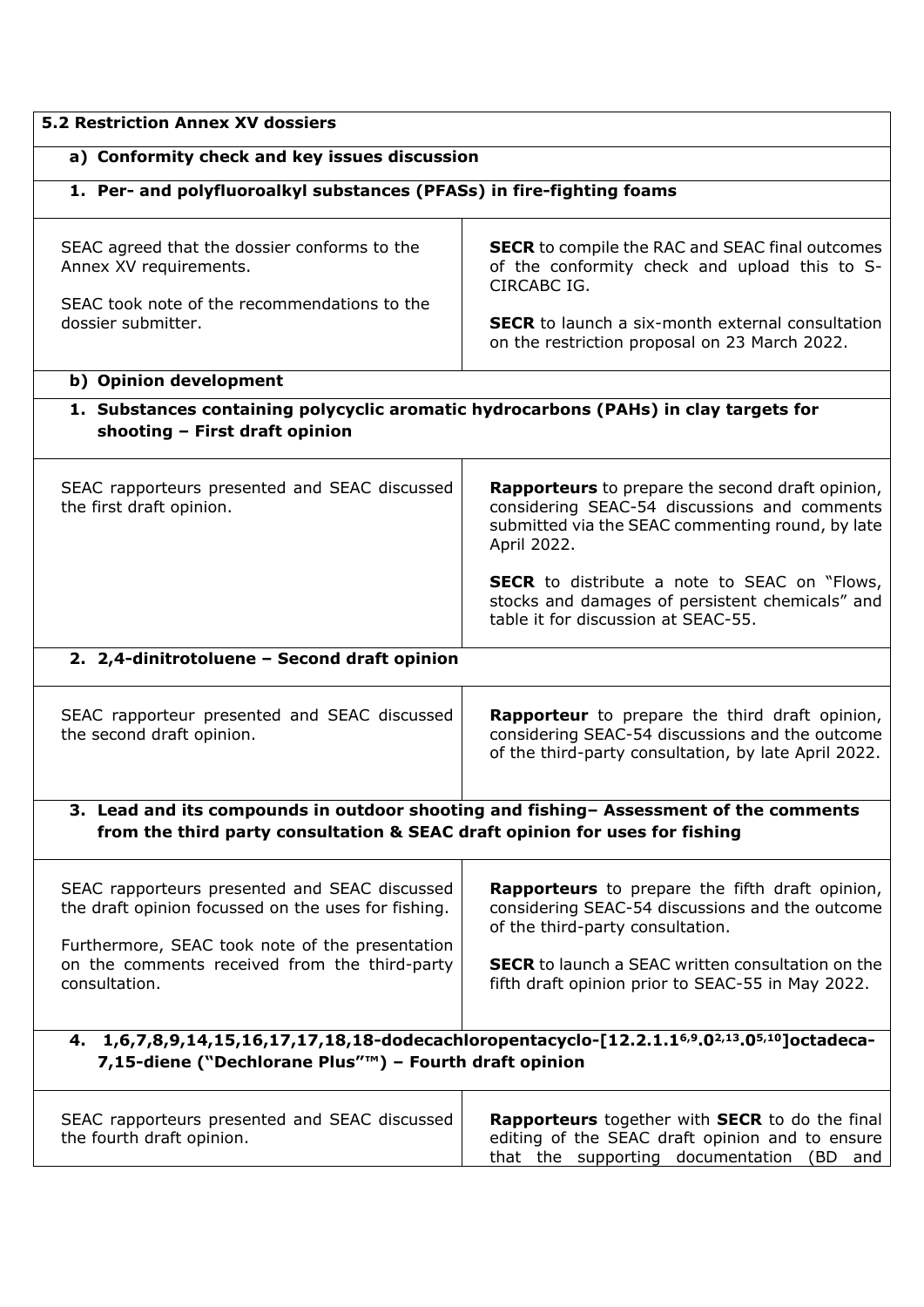| SEAC agreed on the draft opinion by consensus<br>(with editorials agreed at SEAC-54).                                                                                                                          | RCOM) is in line with the agreed SEAC draft<br>opinion.                                            |
|----------------------------------------------------------------------------------------------------------------------------------------------------------------------------------------------------------------|----------------------------------------------------------------------------------------------------|
|                                                                                                                                                                                                                | <b>SECR</b> to launch a 60 day consultation on the SEAC<br>draft opinion in March 2022.            |
| 5.3 Appointment of (co-)rapporteurs for restriction dossiers (closed session)                                                                                                                                  |                                                                                                    |
|                                                                                                                                                                                                                |                                                                                                    |
| SEAC agreed on the pools of (co-) rapporteurs for<br>the upcoming restriction proposals (considered as<br>agreement on appointment in line with the<br>restricted<br>document<br>room<br>SEAC/54/2022/02rev1). | <b>SEAC members</b> to volunteer for the pools of (co-<br>)rapporteurs.                            |
| 6. Authorisation                                                                                                                                                                                               |                                                                                                    |
| <b>General authorisation issues</b><br>6.1                                                                                                                                                                     |                                                                                                    |
| a) Update on incoming/future applications                                                                                                                                                                      |                                                                                                    |
|                                                                                                                                                                                                                |                                                                                                    |
| SEAC took note of the update on the new AfAs<br>received during the February 2022 submission<br>window.                                                                                                        |                                                                                                    |
| b) Update of technical guidance for rapporteurs                                                                                                                                                                |                                                                                                    |
| The Secretariat presented and SEAC discussed the<br>updated version of the technical guidance for<br>rapporteurs.                                                                                              | <b>SECR</b> to consider the discussion and update the<br>document, and to publish it on S-CIRCABC. |
| c) AfA Overview table                                                                                                                                                                                          |                                                                                                    |
| SEAC took note of the presentation on the AfA<br>Overview table.                                                                                                                                               |                                                                                                    |
| <b>Authorisation applications</b><br>6.2                                                                                                                                                                       |                                                                                                    |
| a) Discussion on key issues                                                                                                                                                                                    |                                                                                                    |
| 2021 submission window                                                                                                                                                                                         | 1. 13 applications for authorisation (chromium trioxide, 4-tert-OPnEO, 4-NPnEO) from November      |
| SEAC discussed the key issues identified in the<br>applications for authorisation.                                                                                                                             |                                                                                                    |
| b) Agreement on draft opinions                                                                                                                                                                                 |                                                                                                    |
| 1) 231_CT_Kesseboehmer (1 use)                                                                                                                                                                                 |                                                                                                    |
| SEAC rapporteurs presented and SEAC discussed<br>the SEAC draft opinion.                                                                                                                                       | Rapporteurs together with SECR to do the final<br>editing of the SEAC draft opinion.               |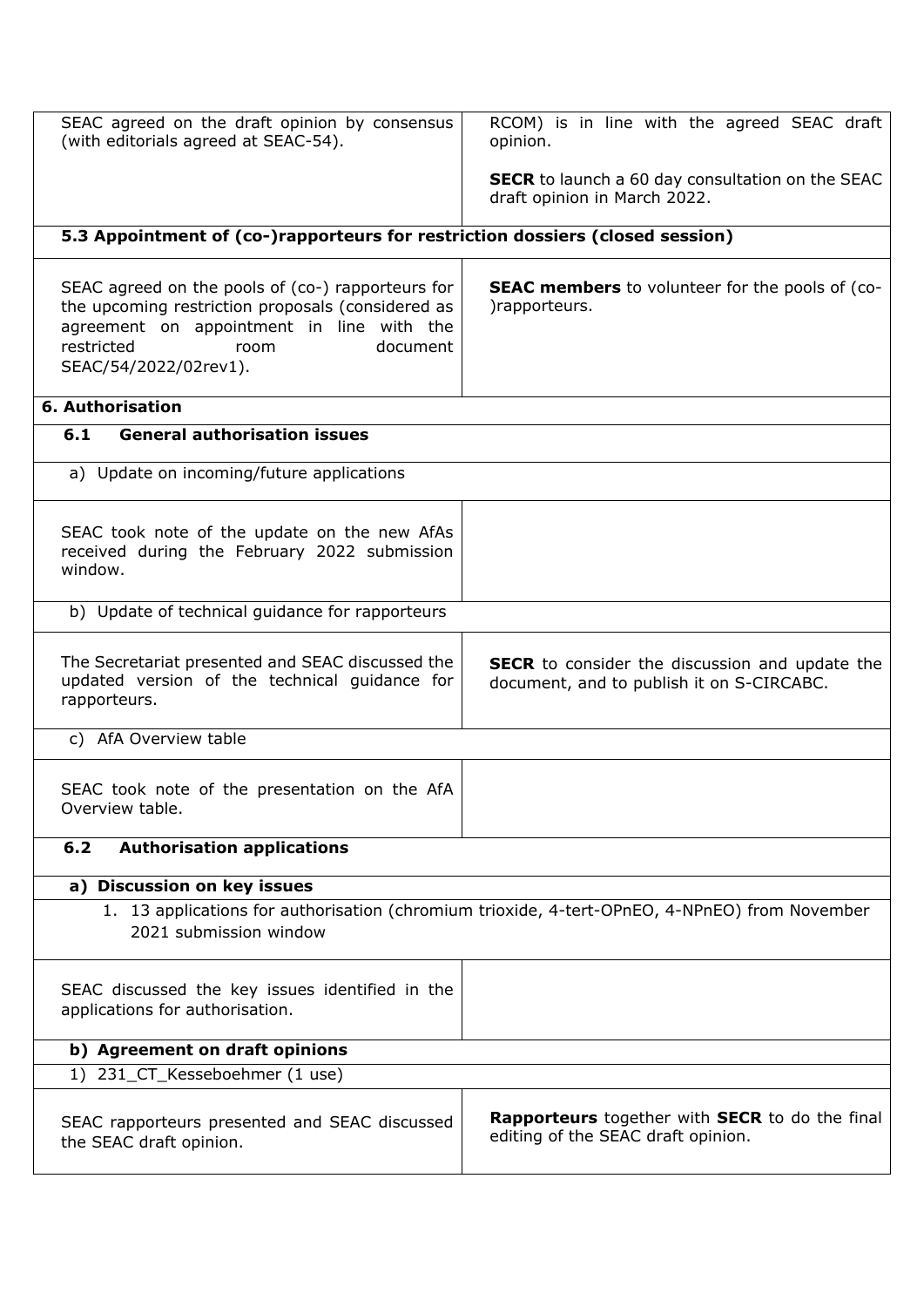| SEAC agreed on its draft opinion (with editorials<br>agreed at SEAC-54) on this application for<br>authorisation by consensus. | SECR to send the draft opinion to the applicant<br>for commenting.                                                            |
|--------------------------------------------------------------------------------------------------------------------------------|-------------------------------------------------------------------------------------------------------------------------------|
| 2) 236_SD_Robur (1 use)                                                                                                        |                                                                                                                               |
| SEAC rapporteurs presented and SEAC discussed<br>the SEAC draft opinion.                                                       | Rapporteurs together with SECR to do the final<br>editing of the SEAC draft opinion.                                          |
| SEAC agreed on its draft opinion (with editorials<br>agreed at SEAC-54) on this application for<br>authorisation by consensus. | <b>SECR</b> to send the draft opinion to the applicant for<br>commenting.                                                     |
|                                                                                                                                | Rapporteurs and SECR to consider the need to<br>come back to discussions in SEAC after the opinion<br>has been agreed by RAC. |
| 3) 237_CT_Nobili (1 use)                                                                                                       |                                                                                                                               |
| SEAC rapporteurs presented and SEAC discussed<br>the SEAC draft opinion.                                                       | Rapporteurs together with SECR to do the final<br>editing of the SEAC draft opinion.                                          |
| SEAC agreed on its draft opinion (with editorials<br>agreed at SEAC-54) on this application for                                | <b>SECR</b> to send the draft opinion to the applicant<br>for commenting.                                                     |
| authorisation by consensus.                                                                                                    | Rapporteurs and SECR to consider the need to<br>come back to discussions in SEAC after the opinion<br>has been agreed by RAC. |
| 4) 238_CT_Hueck (1 use)                                                                                                        |                                                                                                                               |
| SEAC rapporteurs presented and SEAC discussed<br>the SEAC draft opinion.                                                       | Rapporteurs together with SECR to do the final<br>editing of the SEAC draft opinion.                                          |
| SEAC agreed on its draft opinion (with editorials<br>agreed at SEAC-54) on this application for<br>authorisation by consensus. | <b>SECR</b> to send the draft opinion to the applicant for<br>commenting.                                                     |
| 5) 239_OPE_NPE_Prionics (1 use)                                                                                                |                                                                                                                               |
| SEAC rapporteurs presented and SEAC discussed<br>the SEAC draft opinion.                                                       | Rapporteurs together with SECR to do the final<br>editing of the SEAC draft opinion.                                          |
| SEAC agreed on its draft opinion (with editorials<br>agreed at SEAC-54) on this application for<br>authorisation by consensus. | <b>SECR</b> to send the draft opinion to the applicant for<br>commenting.                                                     |
| 6) 240_OPE_Alexion (1 use)                                                                                                     |                                                                                                                               |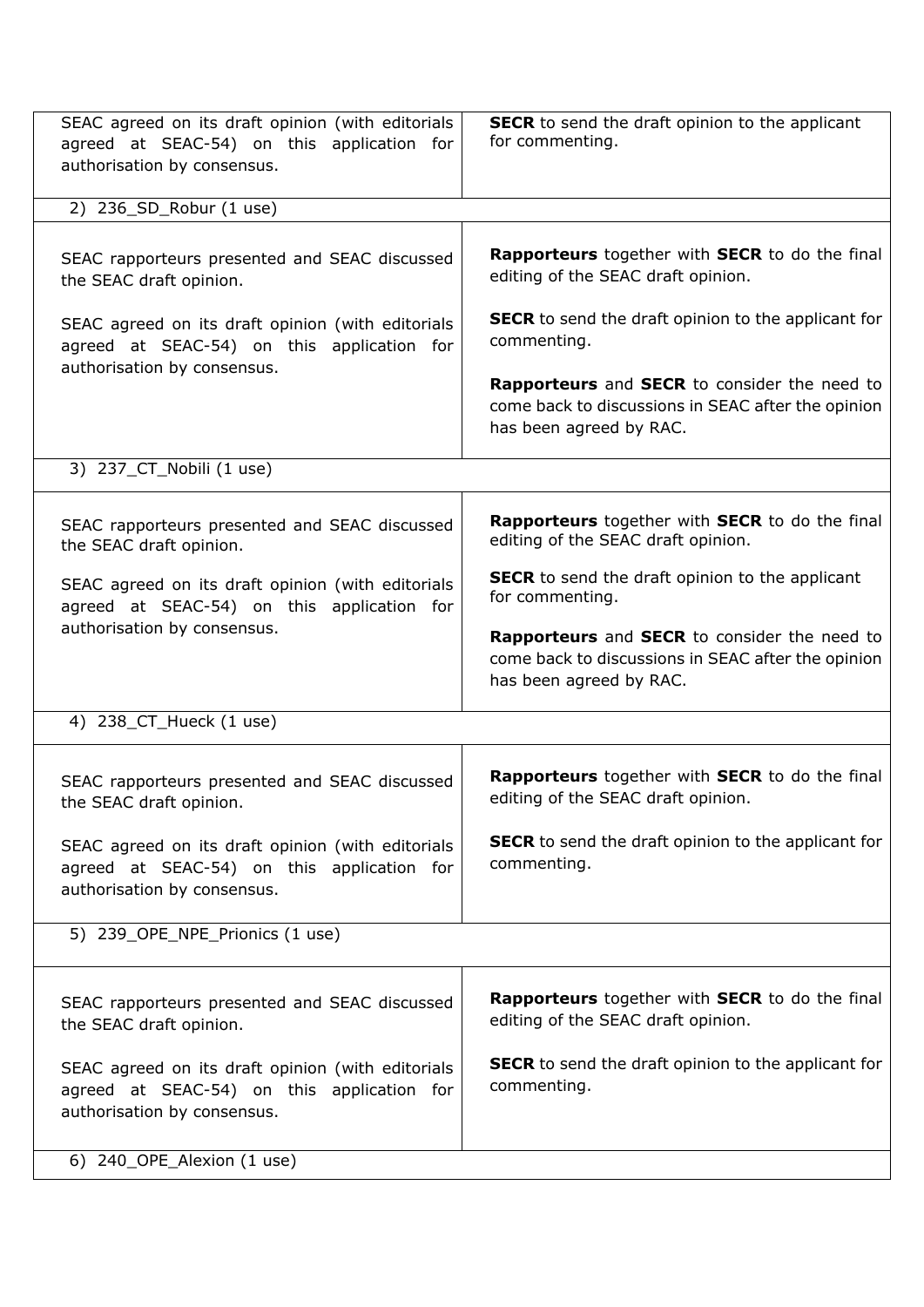| SEAC rapporteurs presented and SEAC discussed<br>the SEAC draft opinion.<br>SEAC agreed on its draft opinion (with editorials<br>agreed at SEAC-54) on this application for<br>authorisation by consensus.               | Rapporteurs together with SECR to do the final<br>editing of the SEAC draft opinion.<br><b>SECR</b> to send the draft opinion to the applicant for<br>commenting.                                 |
|--------------------------------------------------------------------------------------------------------------------------------------------------------------------------------------------------------------------------|---------------------------------------------------------------------------------------------------------------------------------------------------------------------------------------------------|
| 7) $241$ <sub>-CT</sub> Gessi (1 use)                                                                                                                                                                                    |                                                                                                                                                                                                   |
| SEAC rapporteurs presented and SEAC discussed<br>the SEAC draft opinion.                                                                                                                                                 | Rapporteurs together with SECR to do the final<br>editing of the SEAC draft opinion.                                                                                                              |
| SEAC agreed on its draft opinion (with editorials<br>agreed at SEAC-54) on this application for<br>authorisation by consensus.                                                                                           | <b>SECR</b> to send the draft opinion to the applicants<br>for commenting.                                                                                                                        |
|                                                                                                                                                                                                                          | <b>Rapporteurs</b> and <b>SECR</b> to consider the need to<br>come back to discussions in SEAC after the opinion<br>has been agreed by RAC.                                                       |
| c) Adoption of opinion                                                                                                                                                                                                   |                                                                                                                                                                                                   |
| 8) 224_RR1_EDC_Eurenco (1 use)                                                                                                                                                                                           |                                                                                                                                                                                                   |
| SEAC adopted its opinion on this review report by<br>consensus.                                                                                                                                                          | Rapporteurs, together with SECR, to do the final<br>editing of the SEAC opinion.                                                                                                                  |
|                                                                                                                                                                                                                          | <b>SECR</b> to send the opinion to the Commission, the<br>Member States, and the authorisation holder, and<br>to publish it on the ECHA website.                                                  |
| 6.3 Appointment of (co-)rapporteurs for authorisation applications (closed session)                                                                                                                                      |                                                                                                                                                                                                   |
| SEAC agreed on the updated pool of (co-)<br>rapporteurs for applications for authorisation<br>(considered as agreement on appointment in line<br>document<br>with<br>the<br>restricted<br>room<br>SEAC/54/2022/04_rev1). | <b>SEAC members</b> to volunteer to the pool of (co-)<br>rapporteurs for applications for authorisation.<br><b>SECR</b> to upload the updated document to<br>confidential folder on S-CIRCABC IG. |
| <b>8. AOB</b>                                                                                                                                                                                                            |                                                                                                                                                                                                   |
| 9. Action points and main conclusions of SEAC-54                                                                                                                                                                         |                                                                                                                                                                                                   |
| SEAC adopted the action points and main<br>conclusions of SEAC-54.                                                                                                                                                       |                                                                                                                                                                                                   |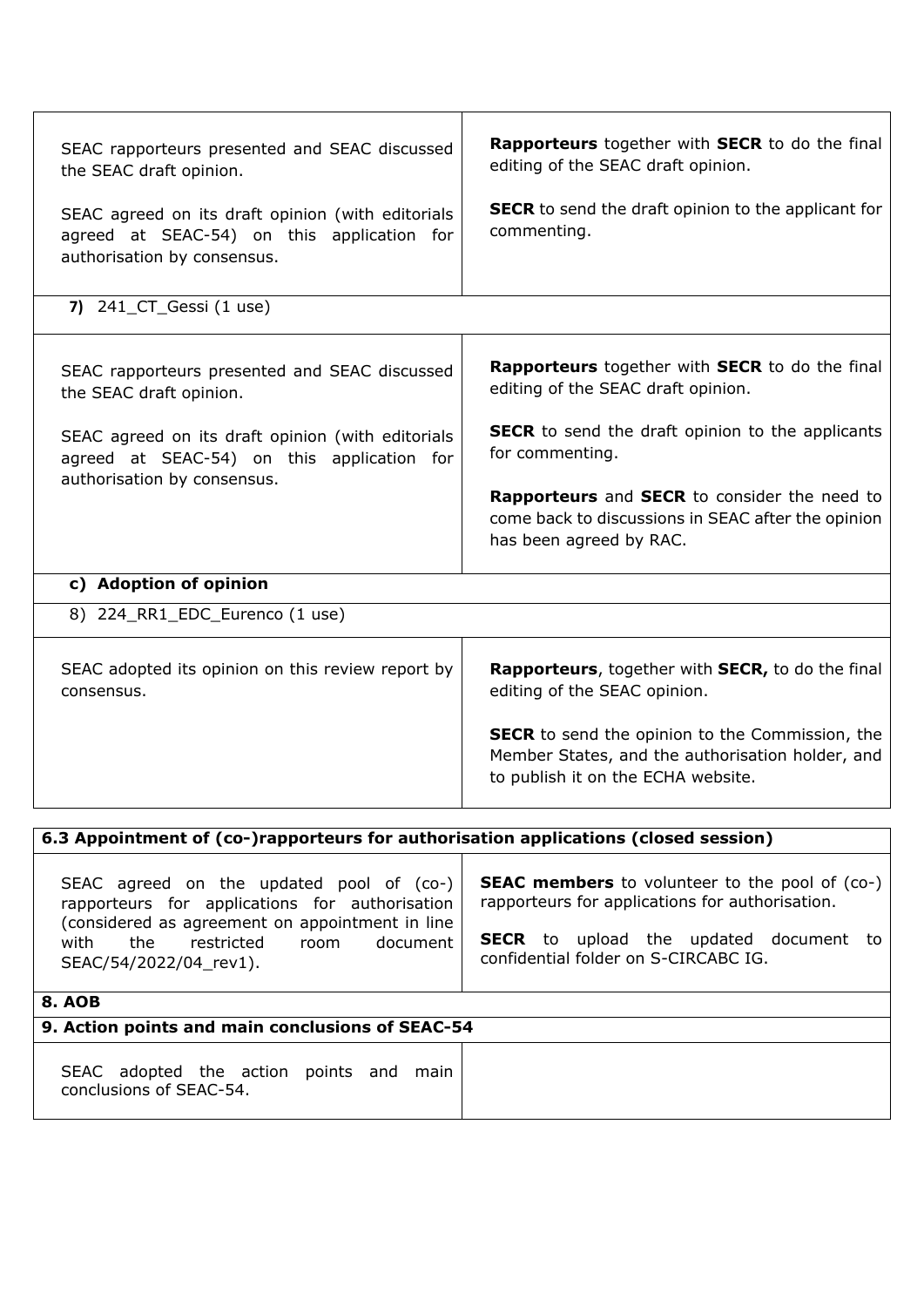# **III. List of Attendees SEAC-54**

٦

| <b>SEAC members</b>          |
|------------------------------|
| ALEXANDRE João               |
| <b>ANASTASIOU Christos</b>   |
| <b>ANTONIADOU Sofia</b>      |
| <b>ARGYROPOULOS Christos</b> |
| <b>BERGS Ivars</b>           |
| <b>BRIGNON Jean-Marc</b>     |
| <b>CASTELLI Stefano</b>      |
| <b>CAVALIERI Luisa</b>       |
| <b>COGEN Simon</b>           |
| <b>DOMINIAK Dorota</b>       |
| <b>DOLENC Darko</b>          |
| <b>FANKHAUSER Simone</b>     |
| <b>GABBERT Silke</b>         |
| <b>GAIDUKOVS Sergejs</b>     |
| <b>ISKRA Jernej</b>          |
| <b>JANSSEN Martien</b>       |
| <b>JONES Derrick</b>         |
| KIISKI Johanna               |
| <b>LEAHY Eimear</b>          |
| LÜDEKE Andreas               |
| <b>MUNCRIEF Sandi</b>        |
| MÅGE Marit                   |
| NIKOVA Julieta               |
| PIŇEROS Juan                 |
| PETERSEN Ida Svostrup        |
| <b>RODRIGUEZ Manuel</b>      |
| <b>ROUW Aart</b>             |
| <b>RUZGYS Karolis</b>        |
| SCHUCHTÁR Endre              |
| SPITERI Jonathan             |
| <b>THIELE Karen</b>          |
| <b>TURVEY Alex</b>           |
| <b>URBAN Klaus</b>           |
| ŽIEMIENE Jurgita             |

#### **Stakeholder observers & Commission observers**

| <b>BERTATO Valentina</b> |
|--------------------------|
| <b>GALLEGO Mateo</b>     |
| <b>LEKATOS Stylianos</b> |
| <b>PEDERSEN Finn</b>     |
| ROSSI Ludovica           |
| <b>TOSETTI Patrizia</b>  |
|                          |

#### **ECHA STAFF**

| <b>AHTIAINEN Heini</b>      |
|-----------------------------|
| <b>BIN Essi</b>             |
| <b>BLAINEY Mark</b>         |
| FRANCISCO ROGRIGUEZ Adrian  |
| <b>FRANKE Greta</b>         |
| <b>GERVASUTTI Simone</b>    |
| <b>GMEINDER Michael</b>     |
| <b>HERMANN Christine</b>    |
| HÄMÄLÄINEN Eva              |
| KIVELÄ Kalle                |
| <b>KLAUSBRUCKNER Carmen</b> |
| <b>LAZIC Nina</b>           |
| <b>LOUKOU Christina</b>     |
| <b>LUDBORZS Arnis</b>       |
| <b>MANNERVESI Maija</b>     |
| MARQUEZ-CAMACHO Mercedes    |
| <b>NICOT Thierry</b>        |
| <b>NUNES Lais</b>           |
| ORISPÄÄ Katia               |
| <b>OTTATI Maria</b>         |
| PELTOLA Jukka               |
| <b>PILLET Monique</b>       |
| POPOVIC Marko               |
| <b>REGIL Pablo</b>          |
| <b>RUFO Elvia</b>           |
| <b>SIMPSON Peter</b>        |
| <b>SOSNOWSKI Piotr</b>      |
| <b>VAN HAELST Anniek</b>    |
| VAN DER JAGT Katinka        |
| VAZQUEZ RODRIGUEZ Jesus     |
| <b>WILK Mateusz</b>         |
| <b>ZEIGER Bastian</b>       |
|                             |

# **RAC rapporteurs**

| l DOAK Malcolm      |
|---------------------|
| FACCHIN Manuel      |
| l NEUMANN Michael   |
| <b>PARIS Pietro</b> |
| PRINTEMPS Nathalie  |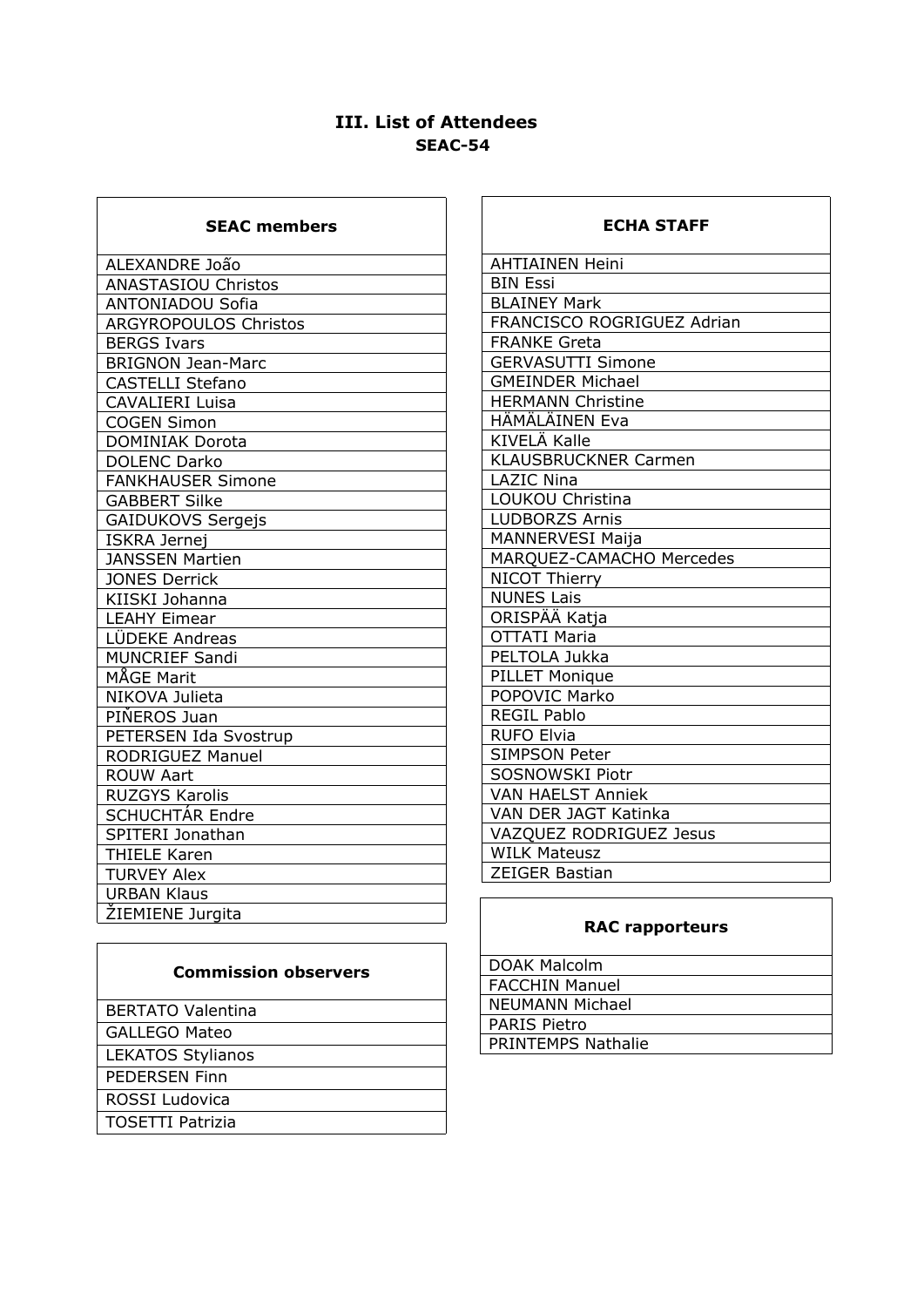| (ClientEarth)                                                            |
|--------------------------------------------------------------------------|
| GREEN Rhys as accompanying expert to                                     |
| EEB for Lead                                                             |
| HANNEBAUM Peter as accompanying                                          |
| Expert to EUROFEU for PFAS                                               |
| HEIN Andreas as accompanying expert to                                   |
| EurEau for PFAS                                                          |
| HOLLAND Mike as regular stakeholder<br>(EAERE)                           |
| HÖK Frida<br>as regular<br>stakeholder                                   |
| (ChemSec)                                                                |
| JANOSI Amaya as regular stakeholder                                      |
| (CEFIC)                                                                  |
| KALLER Martin as accompanying expert to                                  |
| CEFIC for PFAS                                                           |
| KAPPEL Jan as occasional stakeholder                                     |
| (European Anglers Alliance, EAA)                                         |
| KOSKI Tero as accompanying expert to                                     |
| <b>CEFIC</b> for Lead                                                    |
| LEONHARDT Thomas<br>occasional<br>as                                     |
| stakeholder (EUROFEU)                                                    |
| LOEBEL Oliver as occasional stakeholder                                  |
| (EurEau)                                                                 |
| MERVART Jan as accompanying expert to                                    |
| <b>CEFIC for PAHs</b>                                                    |
| PAIN Debbie as accompanying expert to                                    |
| EEB for Lead                                                             |
| PALINKAS Jean-Francois as occasional                                     |
| stakeholder (FITASC)                                                     |
| PUUSTINEN Seppo as occasional<br>stakeholder (FACE - European Federation |
| for Hunting and Conservation)                                            |
| ROMANO MOZO Dolores as regular                                           |
| stakeholder (EEB)                                                        |
| SEBASTIANI Giuliana as<br>accompanying                                   |
| Expert to Eurometaux for Lead                                            |
| WAETERSCHOOT Hugo<br>regular<br>as                                       |
| stakeholder (Eurometaux)                                                 |
| accompanying<br>WIETOR Jean-Luc<br>as                                    |
| Expert to EEB for PFAS                                                   |
|                                                                          |

### **Advisors, invited experts, observers & dossier submitters (DS)**

| <b>ASSMANN Mervi as advisor to Johanna</b><br><b>KIISKI</b>           |
|-----------------------------------------------------------------------|
| BÜCKER Michael as advisor to Klaus<br>URBAN                           |
|                                                                       |
| CROMIE Ruth (UNEP/AEWA = African-                                     |
|                                                                       |
| Eurasian Migratory Waterbird<br>Agreement) as invited expert for Lead |
| DAHLBERG PERSSON Marie as dossier                                     |
| submitter for "Dechlorane Plus"™                                      |
|                                                                       |
| DERELIEV Sergey (UNEP/AEWA)<br>as                                     |
| invited expert for Lead                                               |
| FOTLAND Tor Øystein as dossier                                        |
|                                                                       |
| submitter for "Dechlorane Plus"™                                      |
| FREUDENTAHL Oona as ECHA invited                                      |
| expert                                                                |
| GRACIA Ignacio as ECHA invited expert                                 |
|                                                                       |
| HARD Sebastiana as advisor to Silke                                   |
| GABBERT                                                               |
| HELMEDACH Achim as advisor to Karen                                   |
| THIELE                                                                |
| JONGENEEL Rob as advisor to Silke                                     |
|                                                                       |
| <b>GABBERT</b>                                                        |
| LANGTVET Espen as dossier submitter                                   |
| for "Dechlorane Plus"™                                                |
| LEFEVRE Sandrine (ECHA) as dossier                                    |
|                                                                       |
| submitter for Lead                                                    |
| LEINALA Eeva (OECD) as ECHA invited                                   |
| expert                                                                |
| LIBERSKA Ewa as ECHA invited expert                                   |
| LOGTMEIJER Christiaan (ECHA) as                                       |
|                                                                       |
| dossier submitter for Lead                                            |
| MAZZOLINI Anna (ECHA) as dossier                                      |
| submitter for Lead                                                    |
| MORO IACOPINI Sabrina as advisor to                                   |
| Stefano CASTELLI                                                      |
|                                                                       |
| NURMI Väinö (ECHA) as dossier                                         |
| submitter for PAHs                                                    |
| PELTZER Eike as ECHA invited expert                                   |
| PETERS Oliver as advisor to Karen                                     |
| <b>THIELE</b>                                                         |
|                                                                       |
| REALE Priscilla as advisor to Stefano                                 |
| <b>CASTELLI</b>                                                       |
| REUTER Ulrike (ECHA) as dossier                                       |
| submitter for Lead                                                    |
|                                                                       |
| RHEINBERGER Christoph (ECHA) as                                       |
| dossier submitter for Lead                                            |
| SOFIKITI Nikoletta as advisor to Sofia                                |
| ANTONIADOU                                                            |
|                                                                       |
|                                                                       |
| THIERRY-MIEG Morgane (ECHA) as<br>dossier submitter for PAHs          |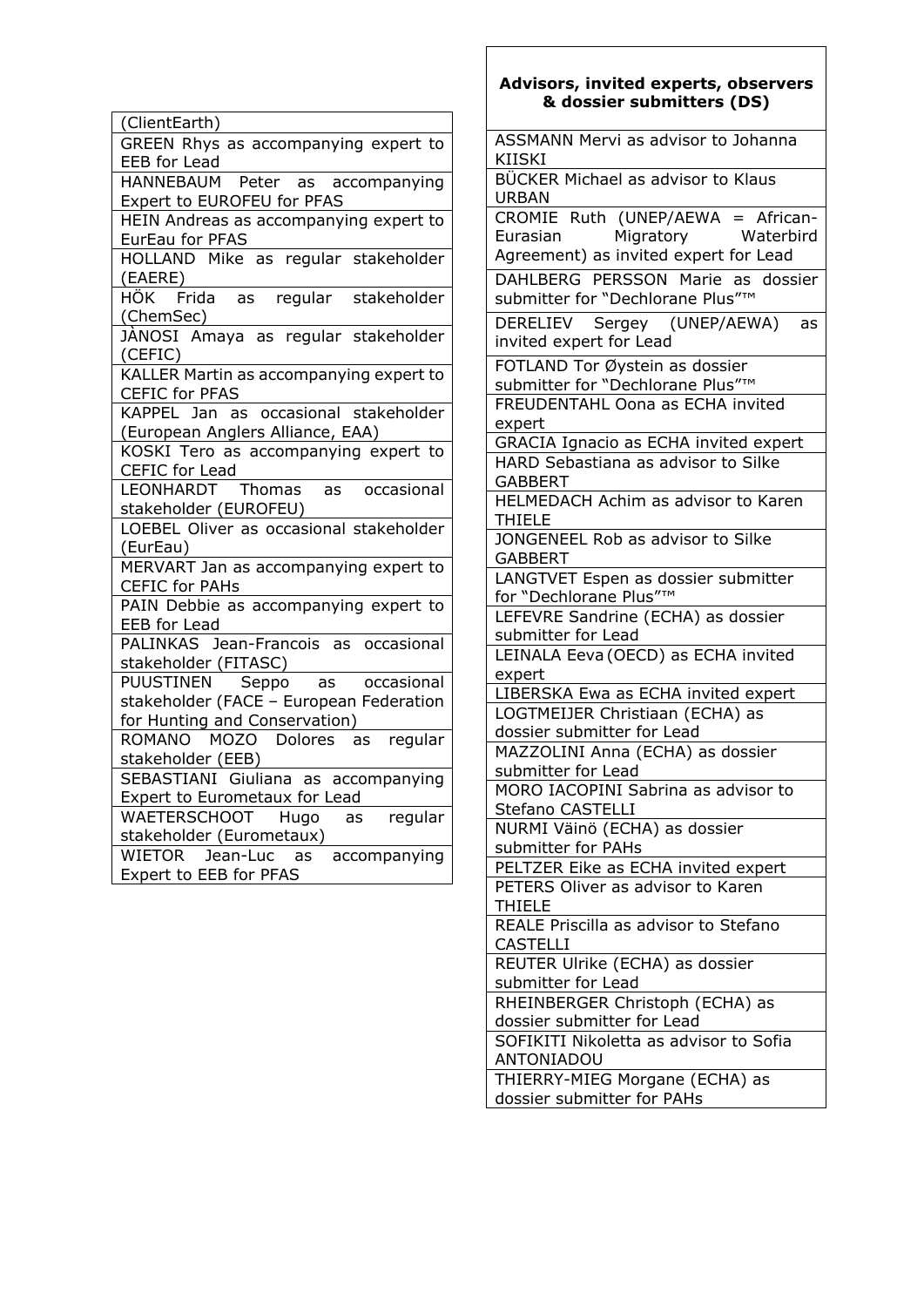# **IV. List of Annexes**

- ANNEX I. List of documents submitted to the members of the Committee for Socioeconomic Analysis
- ANNEX II. Declared conflicts of interest
- ANNEX III. Final Agenda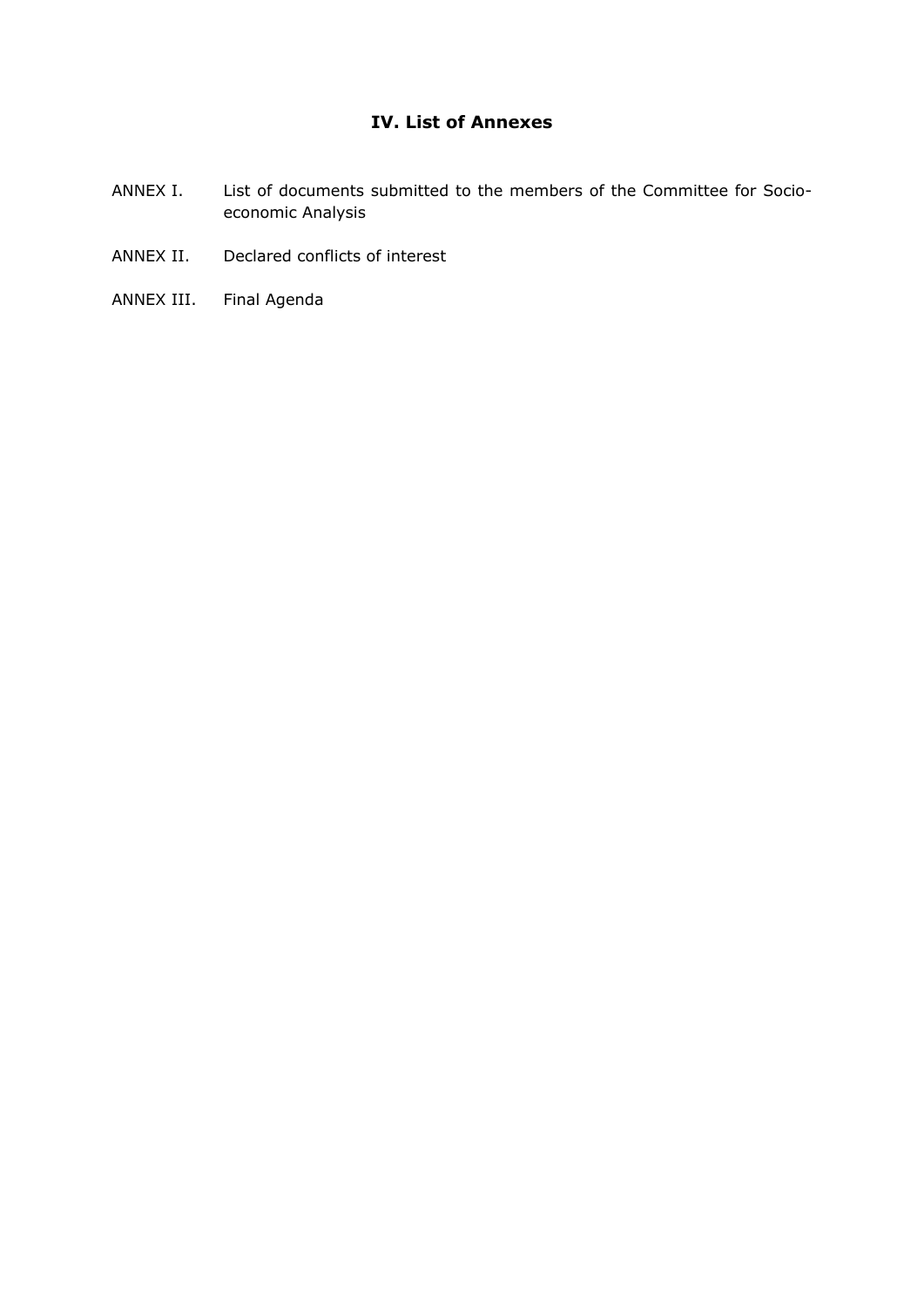# **Documents submitted to the members of the Committee for Socio-economic Analysis**

| <b>Document</b>                                       | <b>Number</b>              |
|-------------------------------------------------------|----------------------------|
| Final Draft Agenda                                    | SEAC/A/54/2022             |
| (co-)rapporteurs for restriction<br>Appointment<br>of | SEAC/53/2021/02            |
| dossiers                                              | (restricted room document) |
| Appointment of (co-)rapporteurs for authorisation     | SEAC/53/2021/04            |
| applications                                          | (restricted room document) |
| Mandate for the Working Group on<br>qualitative       | SEAC/54/2022/01            |
| assessment                                            | (room document)            |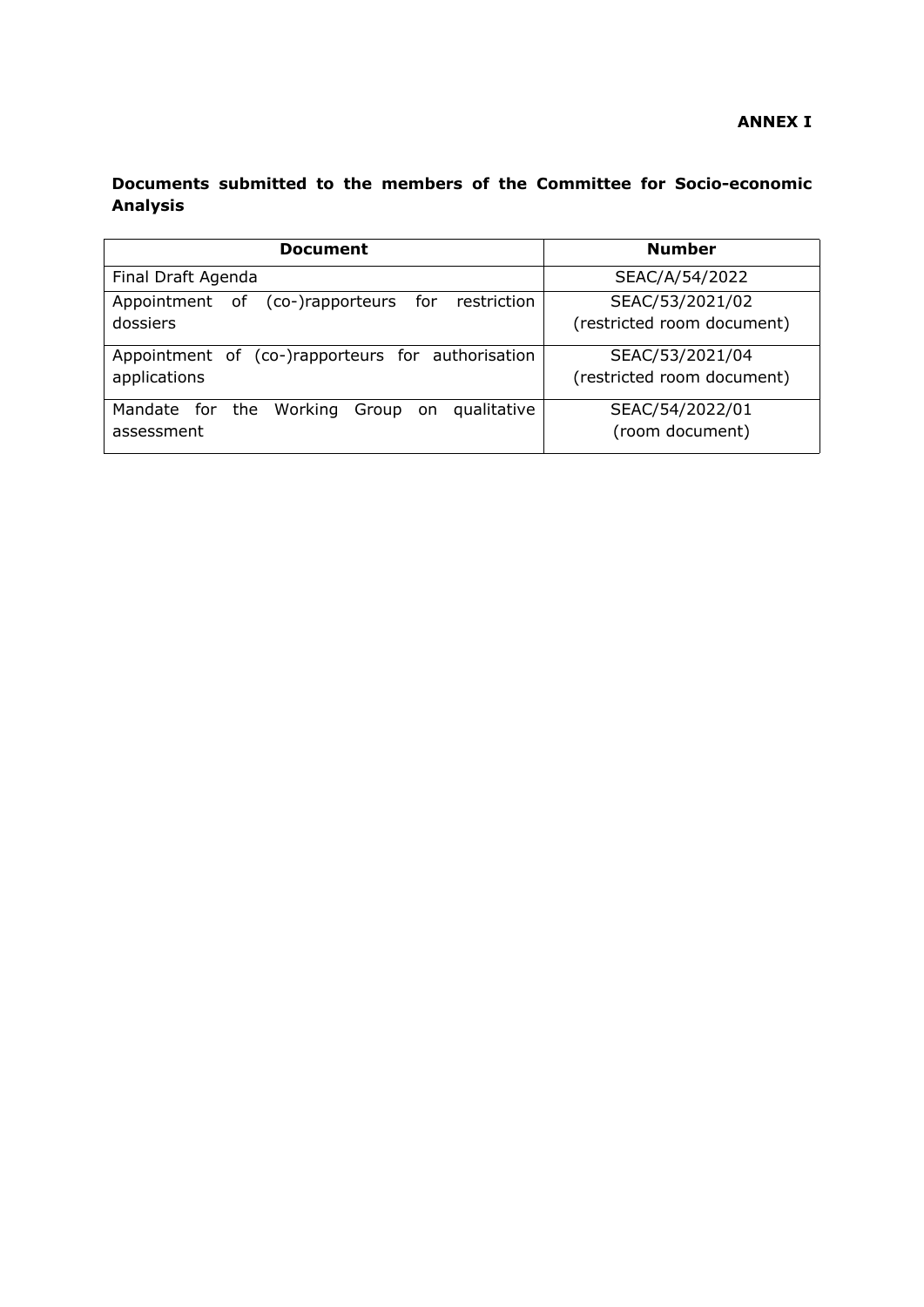### **DECLARATIONS OF CONFLICTS OF INTEREST TO THE RESPECTIVE AGENDA ITEMS**

The following participants declared conflicts of interests with the agenda items below (according to Article 9(2) of the SEAC Rules of Procedure):

| <b>Name of participant</b>   | <b>Agenda item</b>    | <b>Interest declared</b> |
|------------------------------|-----------------------|--------------------------|
| MÅGE Marit                   | $5.2b-2)$             | Working for the MSCA     |
|                              | Declorane Plus        | submitting the dossier   |
|                              |                       |                          |
| HARD Sebastiana (Adviser to  | $5.2b-2)$             | Worked for the MSCA      |
| <b>SEAC M Silke GABBERT)</b> | Declorane Plus        | submitting the dossier   |
| KIVELÄ Kalle (Deputy Chair)  | $5.2c-1)$             | Worked on preparing the  |
|                              | PFAS in fire-fighting | dossier                  |
|                              | foams                 |                          |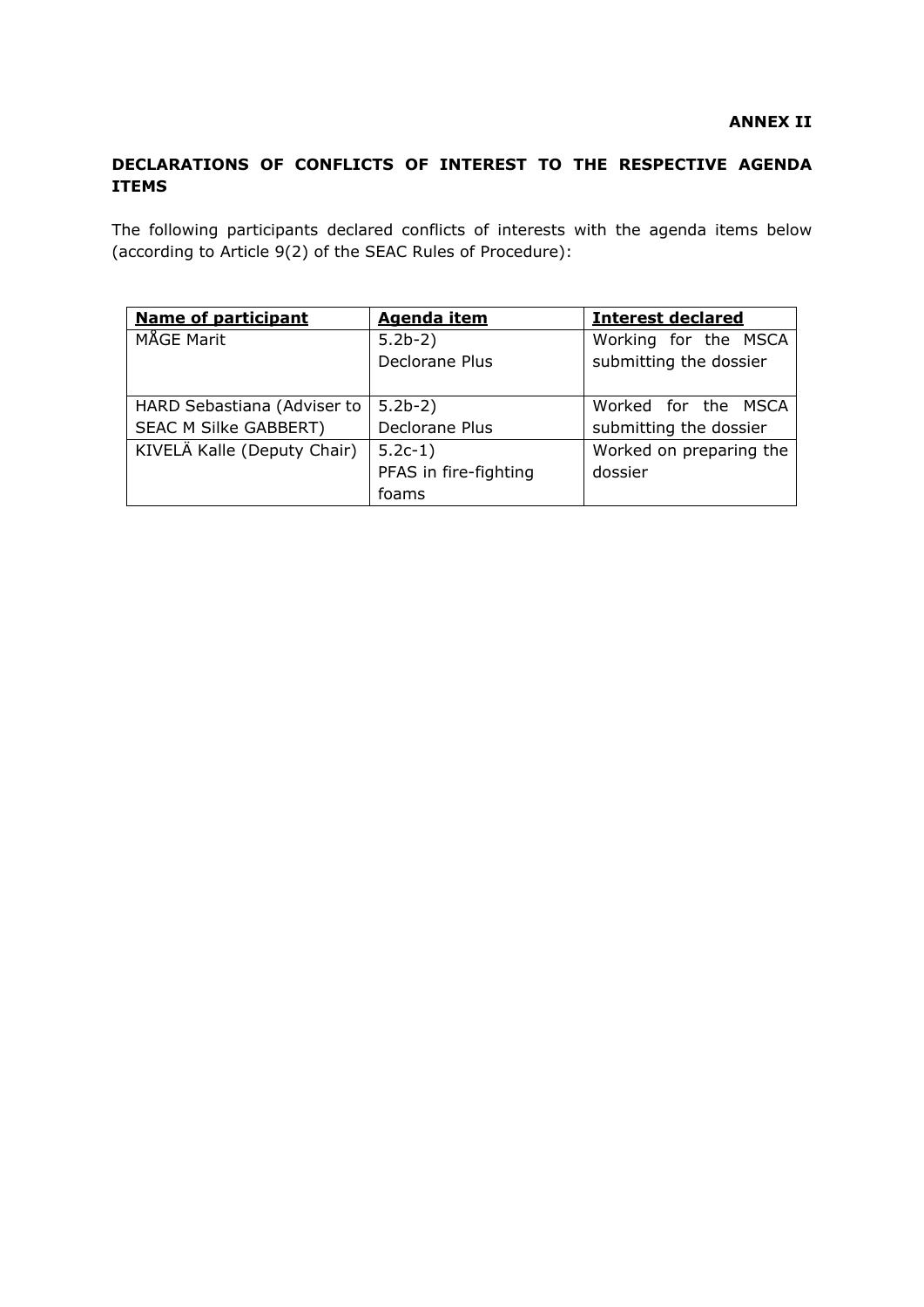

**Annex III**

18 February 2022 SEAC/A/54/2022

# **Provisional Draft Agenda 54th meeting of the Committee for Socio-economic Analysis**

# **8-11 March and 15-16 March 2022**

# **Virtual meeting**

# **Tuesday 8 March starts at 10.00 Thursday 10 March breaks at 18.40 Tuesday 15 March resumes at 10.00 Wednesday 16 March ends at 17.50**

**Item 1 – Welcome and Apologies**

**Item 2 – Adoption of the Agenda**

*SEAC/A/54/2022 For adoption*

**Item 3 – Declarations of conflicts of interest to the Agenda**

**Item 4 – General SEAC procedures**

**b)** Report on SEAC-53 action points and written procedures

*For information*

**Item 5 – Restrictions**

#### **5.1 General restriction issues**

a) Planned updates on the working procedure for the RAC and SEAC opinion development on restrictions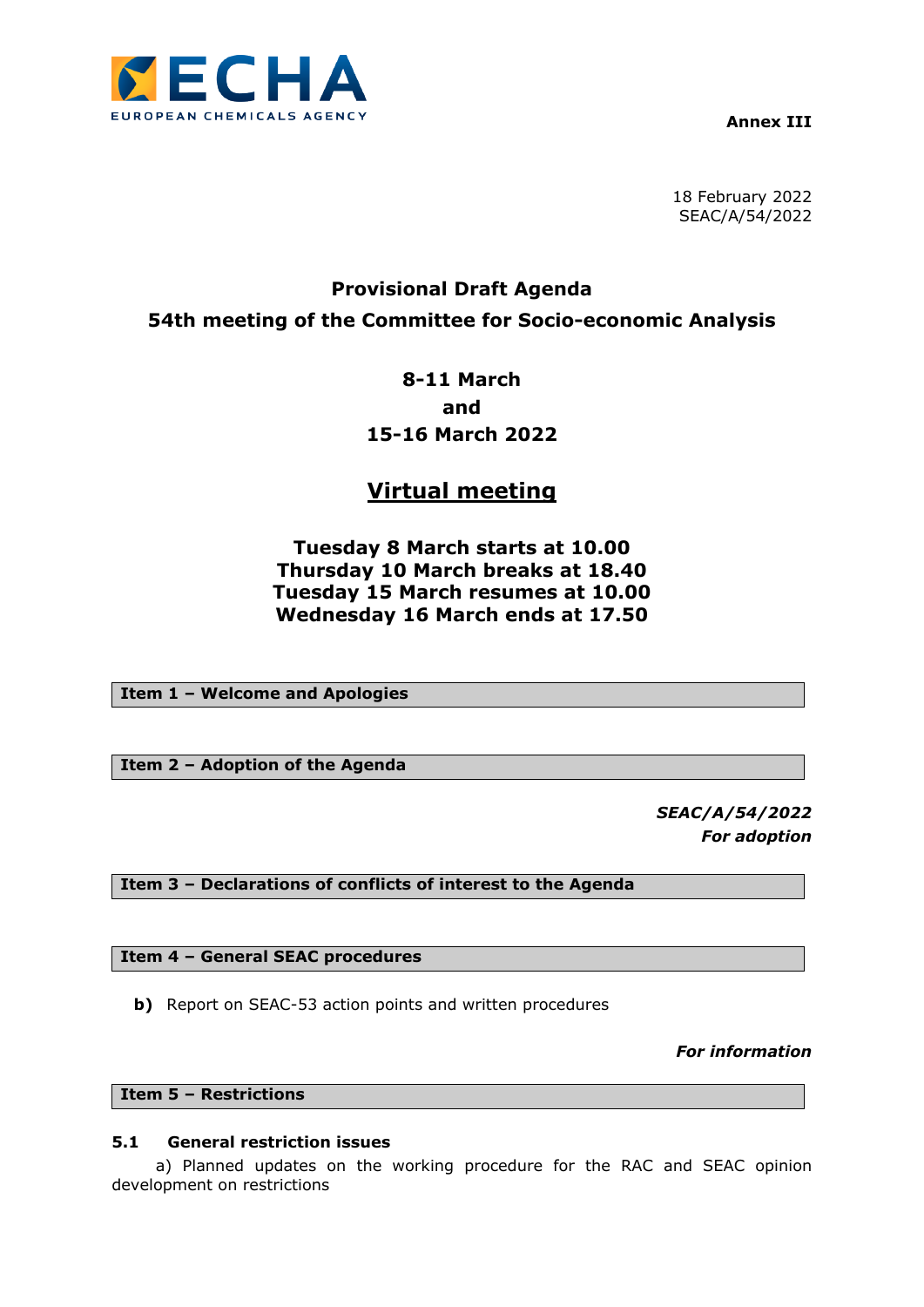b) Setting up of a Working Group on qualitative assessments

*SEAC/54/2022/01 Room document For discussion and agreement*

#### **5.2 Restriction Annex XV dossiers**

- **c)** Conformity check and key issues discussion **1)** Per- and polyfluoroalkyl substances (PFAS) in fire-fighting foams *For discussion and agreement*
- **d)** Opinion development
	- **1)** Substances containing polycyclic aromatic hydrocarbons (PAHs) in clay targets for shooting – First draft opinion
	- **2)** 2,4-dinitrotoluene Second draft opinion
	- **3)** Lead and its compounds in ammunition and fishing tackles Assessment of the comments from the third-party consultation & SEAC draft opinion for the fishing sector

#### *For discussion*

**4)** 1,6,7,8,9,14,15,16,17,17,18,18-Dodecachloropentacyclo- [12.2.1.16,9.02,13.05,10]octadeca-7,15-diene ("Dechlorane Plus"™) – Third draft opinion

#### *For agreement*

#### **5.3 Appointment of (co-)rapporteurs for restriction dossiers (closed session)**

*SEAC/54/2022/02 Restricted room document For agreement*

#### **Item 6 – Authorisation**

#### **6.1 General authorisation issues**

- d) Update on incoming/future applications
- e) Update of technical guidance for rapporteurs
- f) AfA Overview table

#### *For information*

#### **6.4 Authorisation applications**

d) Discussion on key issues

13 applications for authorisation (chromium trioxide, 4-tert-OPnEO, 4-NPnEO) from November 2021 submission window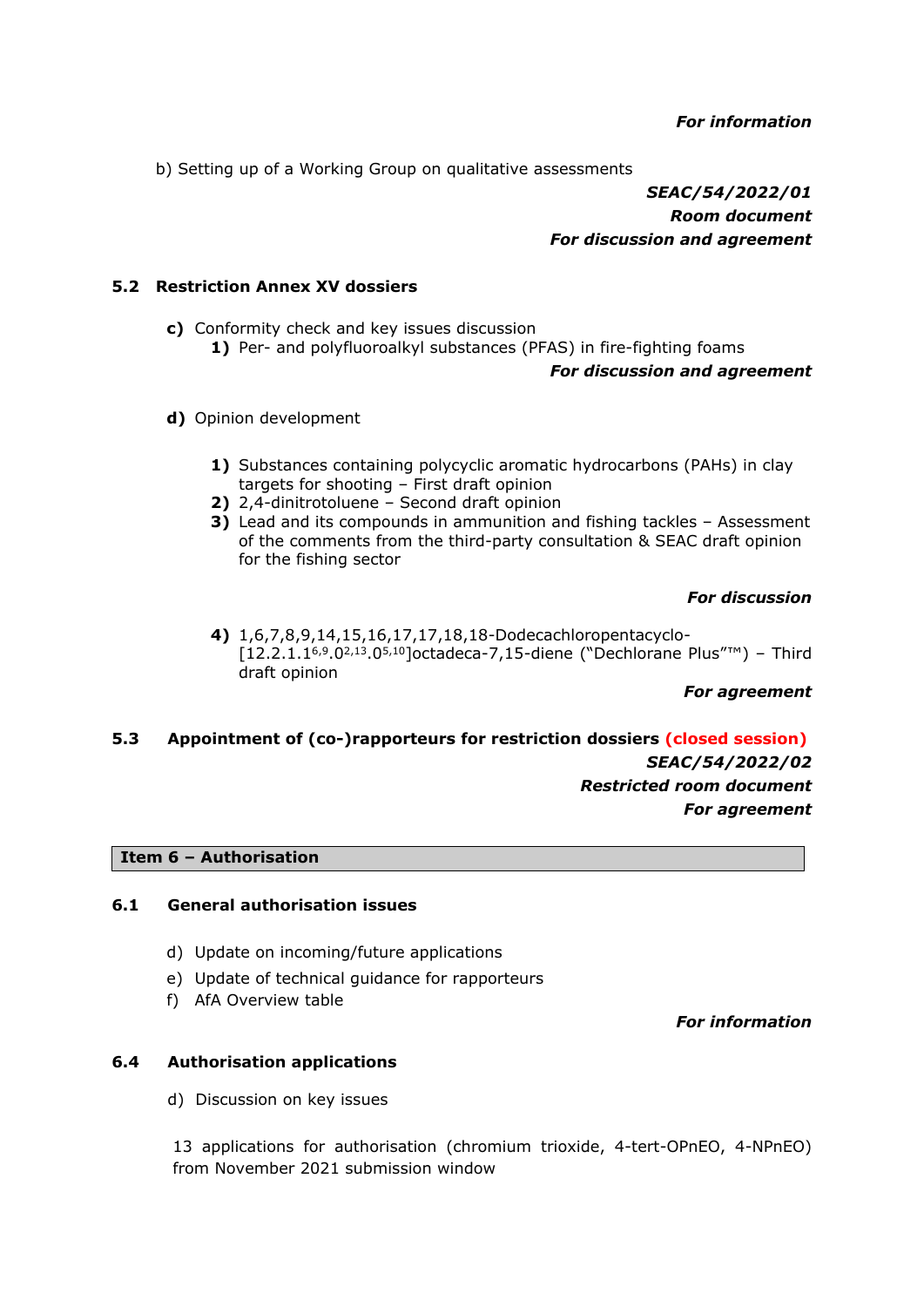- e) Agreement on draft opinion
	- 1. 231\_CT\_Kesseboehmer (1 use)
	- 2. 236\_SD\_Robur (1 use)
	- 3. 237\_CT\_Nobili (1 use)
	- 4. 238\_CT\_Hueck (1 use)
	- 5. 239 OPE NPE Prionics (1 use)
	- 6. 240\_OPE\_Alexion (1 use)
	- 7. 241\_CT\_Gessi (1 use)

f) Adoption of opinion

2. 224\_RR1\_EDC\_Eurenco (1 use)

*For discussion and agreement*

*For discussion and adoption*

#### **6.5 Appointment of (co-)rapporteurs for authorisation applications (closed session)**

*SEAC/54/2022/03 Restricted room document For agreement*

**Item 7 – Article 77(3)(c) requests**

None

#### **Item 8 – AOB**

a) Update of the work plan

*For information*

**Item 9 – Action points and main conclusions of SEAC-54**

Table with Conclusions and Action points from SEAC-54

*For adoption*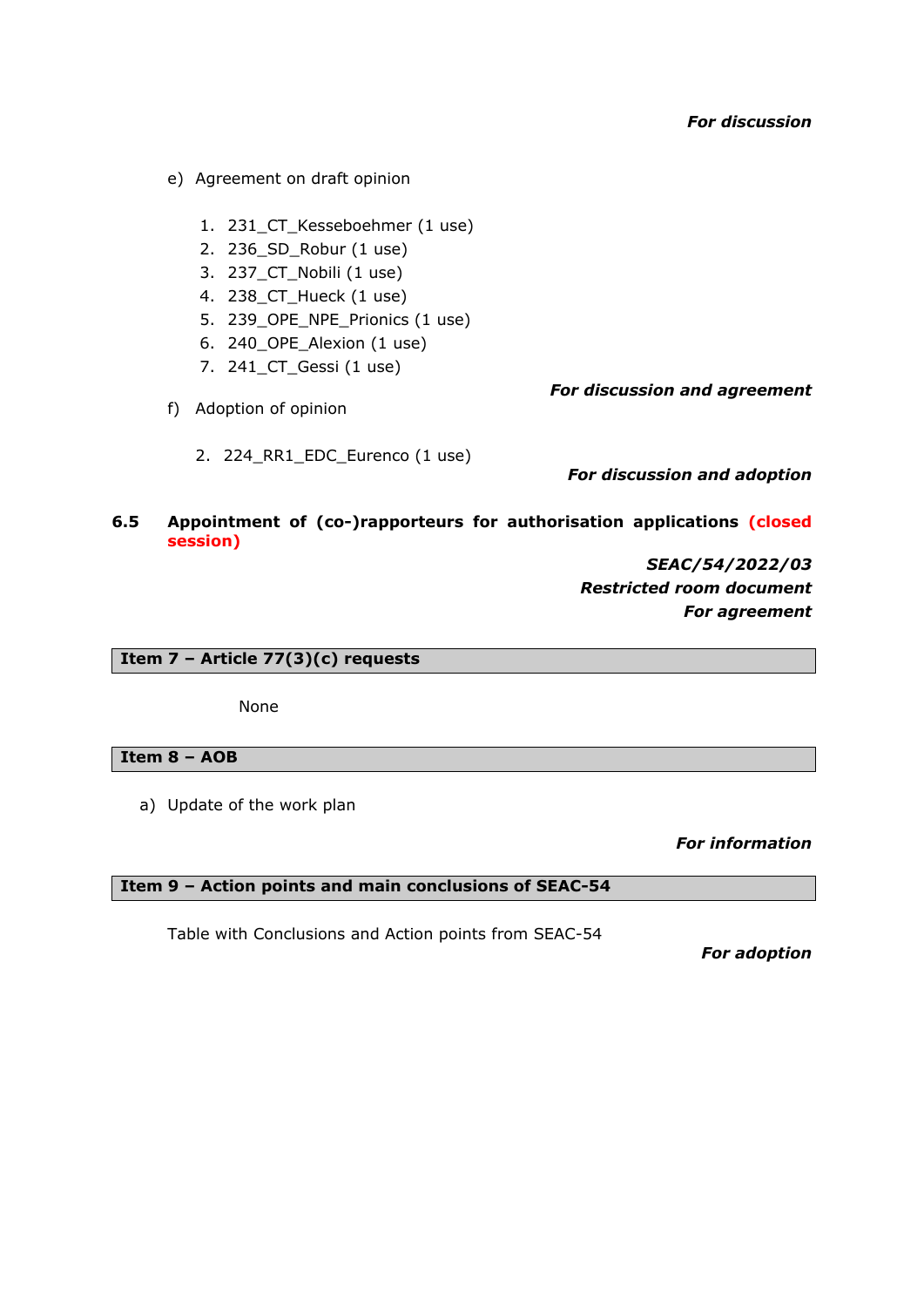#### PROVISIONAL TIMELINE FOR THE DISCUSSIONS AT SEAC-54

Please note that timings are approximate. Changes may be made by the Chair before and during the meeting in order to accommodate the discussions.

#### Week 1

#### **Tuesday 8 March 2022: Morning session (chaired by María Ottati)**

|       |                   | 10:00 10:10 Welcome and apologies                                                                           |
|-------|-------------------|-------------------------------------------------------------------------------------------------------------|
|       |                   | 10:10 10:15 Adoption of the agenda                                                                          |
| 10:15 |                   | 10:20 Declarations of conflicts of interest to the Agenda                                                   |
| 10:20 | 10:40             | Report on SEAC-53 action points, written procedures and<br>update on other ECHA bodies                      |
| 10:40 | 11:00             | General<br>issues:<br>- New AfAs received during February 2022 submission<br>window<br>- AfA Overview table |
|       |                   | 11:00 11:30 Coffee break                                                                                    |
| 11:30 | 12:20             | General<br>issues:<br>- Update of technical guidance for rapporteurs                                        |
|       |                   | 12:20 12:50 224_RR1_EDC_Eurenco - Adoption of opinion                                                       |
|       | 12:50 14:20 Lunch |                                                                                                             |
|       |                   |                                                                                                             |

# **Tuesday 8 March 2022: Afternoon session (chaired by María Ottati)**

| 14:20 15:50       | RESTR | Per- and polyfluoroalkyl substances (PFAS) in fire-fighting<br>foams - Conformity check and key issues discussion |
|-------------------|-------|-------------------------------------------------------------------------------------------------------------------|
| 15:50 16:20       |       | Coffee break                                                                                                      |
| 16:20 17:05 RESTR |       | Working procedure on Restrictions opinion development                                                             |
| 17:05 17:30       | AOB   | Open issues                                                                                                       |
|                   |       | Optional social event                                                                                             |

#### **Wednesday 9 March 2022: Morning session (chaired by María Ottati)**

- 10:00 10:50 239\_OPE\_NPE\_Prionics Agreement on draft opinion
- *10:50 11:20 Coffee break*
- 11:20 12:30 231\_CT\_Kesseboehmer Agreement on draft opinion
- *12:30 14:00 Lunch*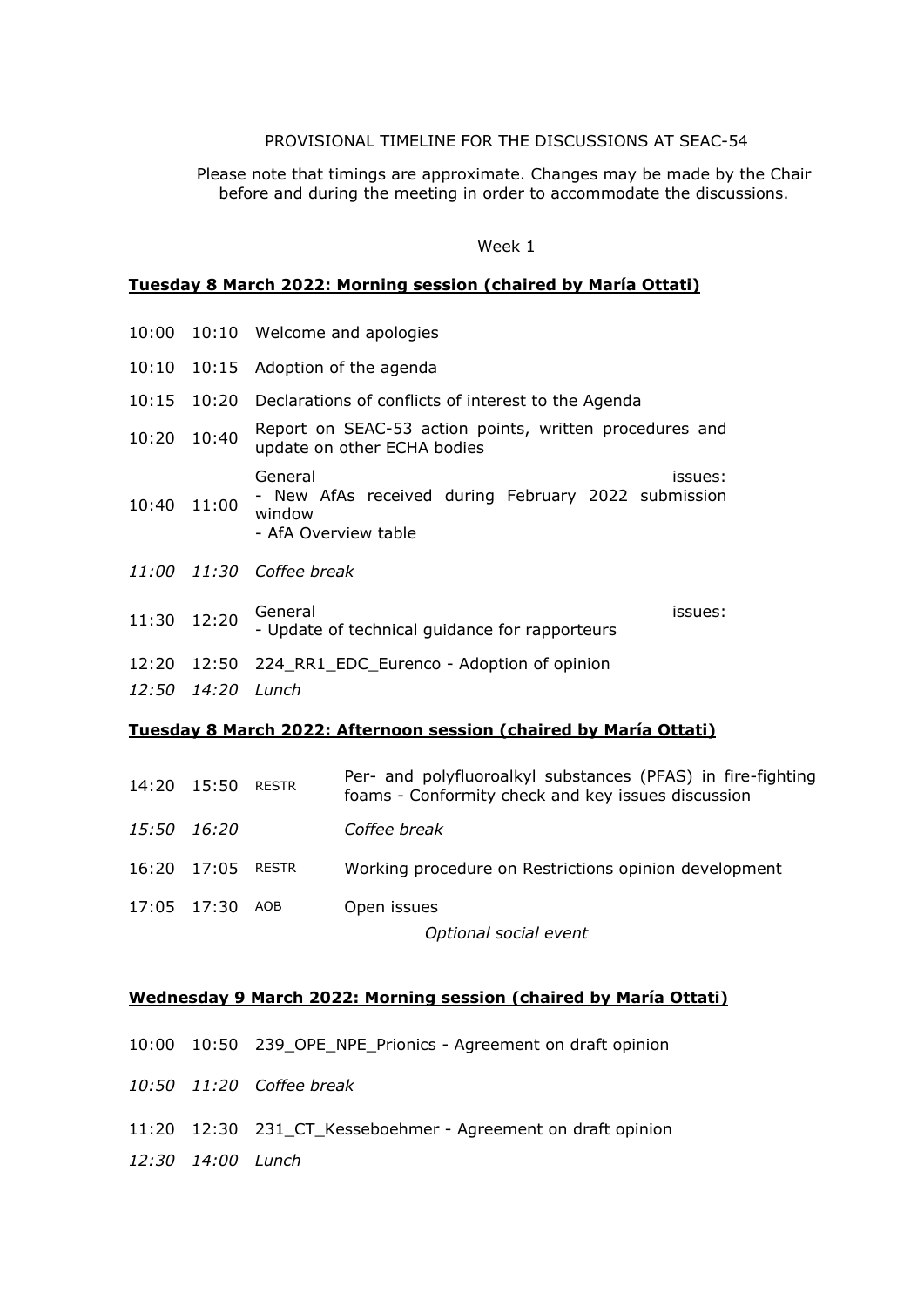#### **Wednesday 9 March 2022: Afternoon session (chaired by Kalle Kivelä)**

|  | 1,6,7,8,9,14,15,16,17,17,18,18-Dodecachloropentacyclo-<br>14:00  15:00  [12.2.1.1 <sup>6</sup> <sup>9</sup> .0 <sup>2/13</sup> .0 <sup>5/10</sup> ]octadeca-7,15-diene<br>("Dechlorane<br>Plus"™) - Third draft opinions discussion         |
|--|---------------------------------------------------------------------------------------------------------------------------------------------------------------------------------------------------------------------------------------------|
|  | 15:00 15:30 Coffee break                                                                                                                                                                                                                    |
|  | 1,6,7,8,9,14,15,16,17,17,18,18-Dodecachloropentacyclo-<br>15:30 16:30 [12.2.1.1 <sup>6</sup> <sup>9</sup> .0 <sup>2</sup> /13.0 <sup>5</sup> /10 <sup>2</sup> [octadeca-7,15-diene ("Dechlorane<br>Plus" <sup><math>m</math></sup> ) contd. |

#### **Thursday 10 March 2022: Morning session (chaired by María Ottati)**

- 10:00 11:10 241\_CT\_Gessi Agreement on draft opinion
- *11:10 11:40 Coffee break*
- 11:40 12:50 237\_CT\_Nobili Agreement on draft opinion
- *12:50 14:20 Lunch*

#### **Thursday 10 March 2022: Afternoon session (chaired by María Ottati)**

|  | Substances containing polycyclic aromatic hydrocarbons<br>14:20 16:20 Substances Containing Forms, First draft opinion |
|--|------------------------------------------------------------------------------------------------------------------------|
|  | 16:20 16:50 Coffee break                                                                                               |
|  | 16:50 17:35 Changes in the tool used for consultations on SEAC opinions                                                |
|  | 17:35 18:20 Setting up of a Working Group on qualitative assessments                                                   |
|  | 18:20 18:40 Agreement on conclusions and action points (Week 1)                                                        |

#### *END OF WEEK 1*

#### **Tuesday 15 March 2022: Morning session (chaired by María Ottati)**

- 10:00 11:10 238\_CT\_Hueck Agreement on draft opinion
- *11:10 11:40 Coffee break*
- 11:40 12:50 236\_SD\_Robur Agreement on draft opinion
- *12:50 14:20 Lunch*

#### **Tuesday 15 March 2022: Afternoon session (chaired by María Ottati)**